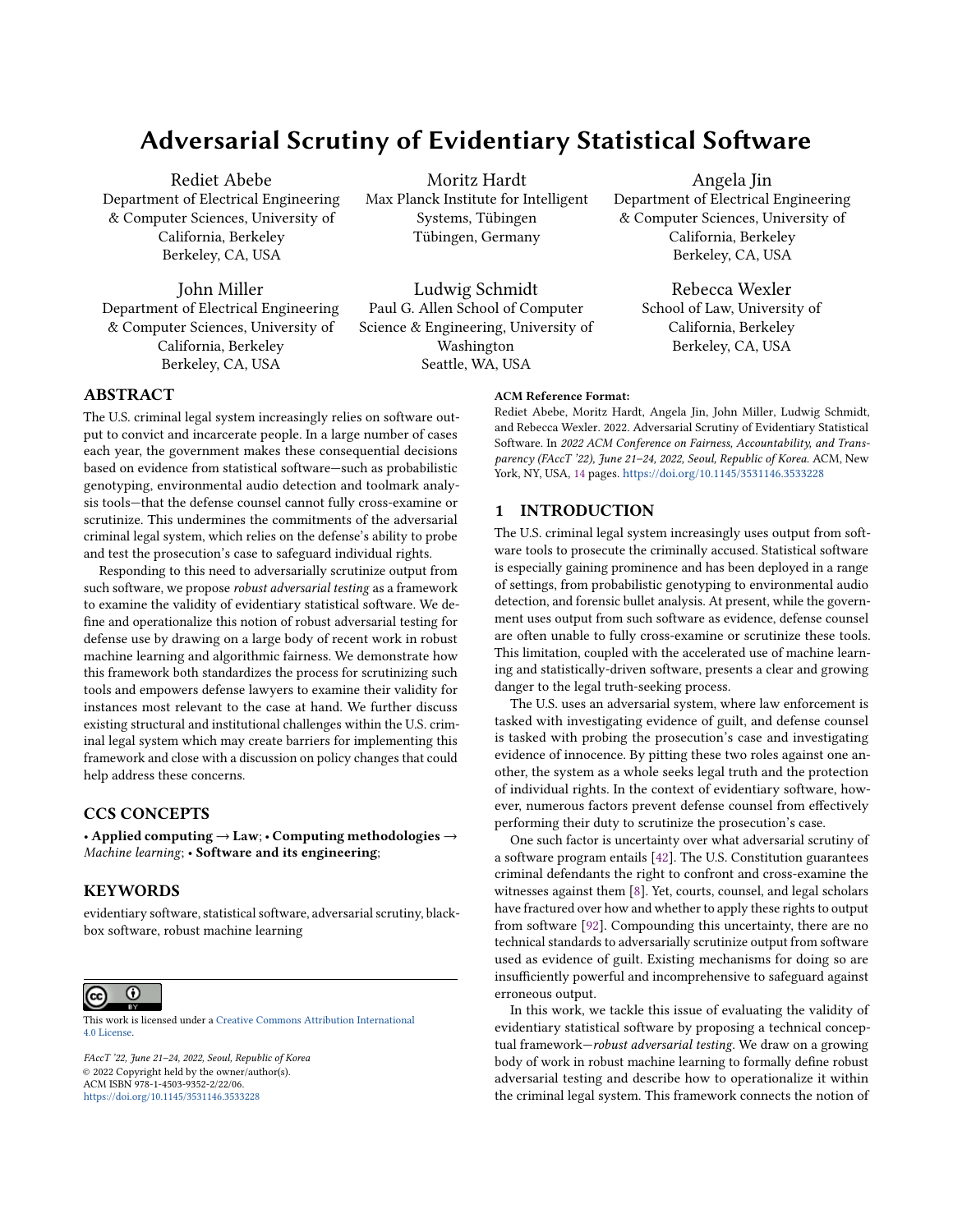adversarialism in the legal system with adversarial robustness in machine learning. The connection is of mutual benefit: Defense counsel can repurpose tools and insights from robust machine learning in service of adversarial scrutiny. The specific requirements of defense counsel, in turn, contribute well-motivated research and engineering opportunities to the machine learning community. In doing so, this framework provides a process that is concrete enough to be adopted for adversarial scrutiny of statistical software across the legal system and flexible enough to empower the defense to adversarially select input for testing on a case-by-case basis.

Specifically, our proposal of robust adversarial testing rests on two components: First, the defense can adversarially select a family of input to the statistical software that is most relevant to the defendant's case. This could entail, for instance, testing the software's performance for specific demographic groups. It also allows the defense to adversarially select relevant performance measures such as the rate of false inclusion of the defendant in a forensic sample. Through these two levers, the defense may adversarially test the validity of the statistical software on the input most relevant to the case at hand.

In addition to providing a framework for adversarially scrutinizing evidentiary statistical software, our proposal adds to and complements a growing body of work in the accountability community that tackles challenging tasks around auditing algorithmic and software tools used at various stages of the criminal legal system. While our motivation in this work is evidentiary software, the framework here can apply more broadly to statistical software used at any stage of a legal case. As such, we take a step towards systematizing and formalizing a key component of audits of statistical software used in the law more generally.

Our work also goes beyond existing research in algorithmic audits and accountability in its focus on evidentiary software. Existing work thus far has primarily focused on tools predominantly used at the investigation, pretrial, and sentencing stages, such as risk assessment tools and facial recognition technology [\[13,](#page-9-1) [19,](#page-9-2) [28,](#page-9-3) [33,](#page-10-1) [39,](#page-10-2) [41,](#page-10-3) [59,](#page-10-4) [65,](#page-10-5) [68,](#page-10-6) [70,](#page-10-7) [82,](#page-10-8) [88,](#page-11-1) [99,](#page-11-2) [112\]](#page-11-3). While output from these tools may at times be used as evidence—and indeed there is a credible concern that they will be widely adopted as evidentiary tools—this is not their current primary use. As a result, the algorithmic accountability literature has not kept up pace with evaluating evidentiary software. In presenting our adversarial scrutiny framework, we highlight a path forward for the machine learning community to consider evaluating a broader range of software tools and to contribute resources that could empower defense counsel to more thoroughly scrutinize evidence of guilt.

The rest of this paper is structured as follows: In Section [2,](#page-1-0) we set the stage for our framework by introducing the role of adversarial scrutiny in the U.S. criminal legal system. In Section [3,](#page-2-0) we provide a brief introduction to probabilistic genotyping software, which we use as a running example throughout the remainder of the paper. In Section [4,](#page-3-0) we consider existing mechanisms for scrutinizing evidentiary software and lay out their limitations in assessing statistical software in particular. We present our proposal in Section [5.](#page-4-0) We define and introduce adversarial scrutiny of evidentiary statistical software and its operationalization in the U.S. criminal legal system. While our primary contribution is to conceptualize the legal concept of adversarial scrutiny in a technical formulation, we acknowledge that existing structural and institutional barriers may prevent defense counsel from implementing our framework in practice. We describe some of these challenges that the law and policy communities should simultaneously tackle in Section [6.](#page-7-0)

## <span id="page-1-0"></span>2 LEGAL BACKGROUND: ADVERSARIAL SCRUTINY IN THE LAW

In this section, we introduce the reader to the concept of adversarial scrutiny in the law. We begin with a general commentary about adversarialism and explain why criminal defense adversarial scrutiny is essential for forensic evidence in particular. We then describe some of the legal rules and procedures that are designed to facilitate this scrutiny at three different stages of a criminal case: plea negotiations, admissibility hearings, and trial. Importantly, these examples are meant to be illustrative and not comprehensive. Criminal defense counsel should perform adversarial scrutiny at all stages of a case.

The U.S. uses an adversarial criminal legal system. This means law enforcement, including prosecutors and the police, are responsible for investigating evidence of guilt. Criminal defense counsel, on the other hand, are responsible for investigating evidence of innocence and, crucially, for identifying flaws and weaknesses in the prosecution's evidence. Criminal defense counsel are the sole actors in the entire legal system with a duty to probe, test, and challenge the prosecution's evidence [\[125\]](#page-11-4). We call this duty adversarial scrutiny.

Defense counsel are supposed to perform adversarial scrutiny not as neutral inquisitors, but rather as "zealous advocates" for the criminally accused [\[113\]](#page-11-5). In this sense, defense counsel are similar to white hat hackers who are supposed to focus on finding flaws and weaknesses in a computer system. At trial, both the prosecution and defense present their evidence and arguments to the jury, which ultimately decides whether the prosecution has proven the defendant's guilt beyond a reasonable doubt. Similarly, in pretrial and post-conviction proceedings, both sides present evidence and arguments to the judge, who ultimately decides the legal issues in the case. By pitting the prosecution and defense advocates against one another, the system as a whole seeks legal truth and the protection of individual rights [\[87\]](#page-11-6).

Adversarial scrutiny of forensic evidence can be at once technically complex and exceptionally urgent. Invalid forensic evidence has contributed to a substantial portion of the wrongful convictions of individuals who were later exonerated [\[49,](#page-10-9) [97\]](#page-11-7). Indeed, prior studies have identified invalid forensics as the "second most common contributing factor" in wrongful convictions [\[122\]](#page-11-8). It is therefore essential for defense counsel to perform effective adversarial scrutiny when prosecutors use evidentiary statistical software as forensic evidence.

The need for criminal defense counsel to perform adversarial scrutiny of forensic evidence can apply at any stage of a case. For example, the Sixth Amendment constitutional right to effective assistance of counsel during pretrial plea negotiations may require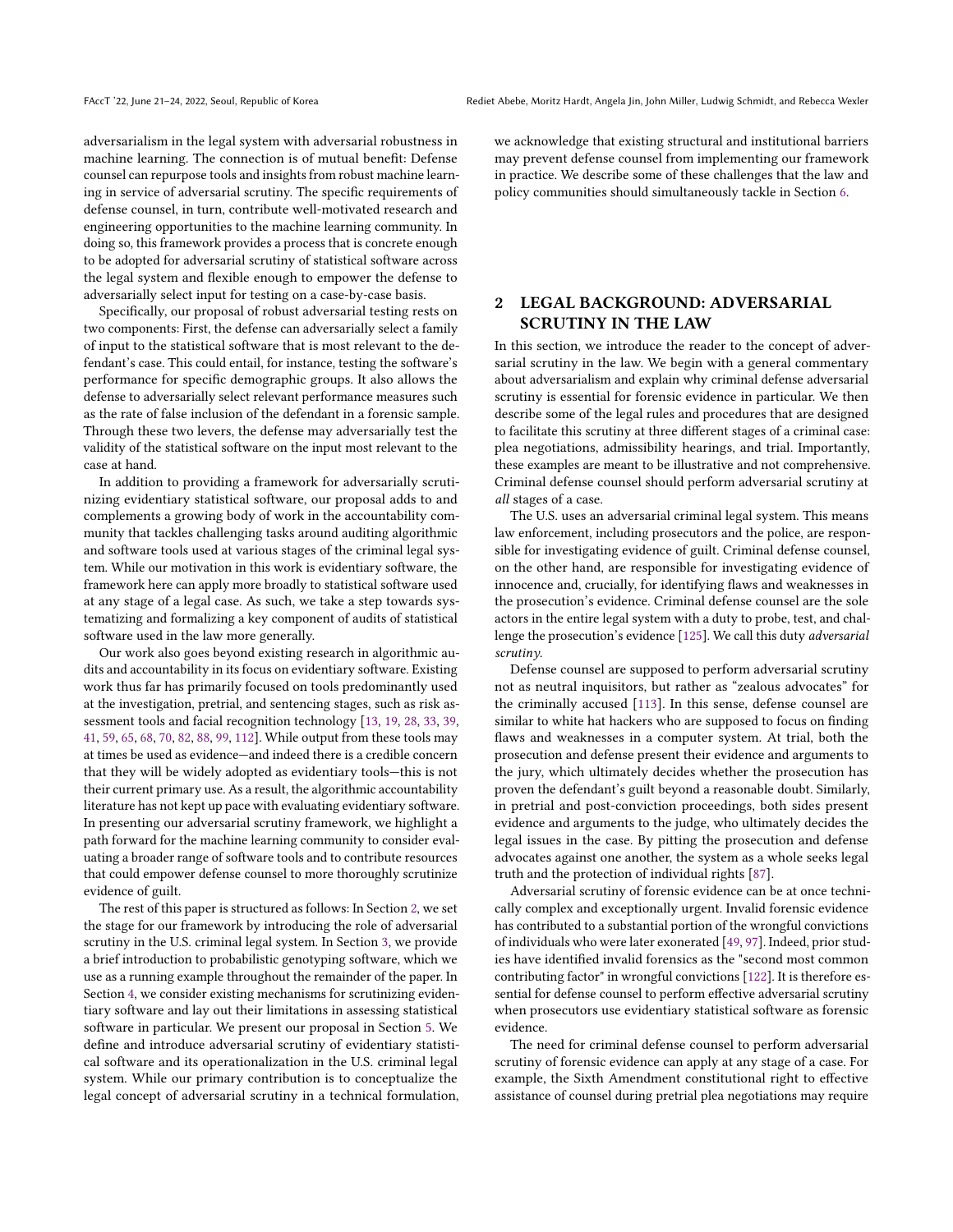defense counsel to independently investigate and test the prosecution's forensic evidence early in a case  $[45]$ .<sup>[1](#page-2-1)</sup> Accordingly, as soon as possible after a case begins, the defense should demand access to and relevant information about any evidentiary statistical software via statutory discovery and constitutional due process Brady rules, which require the prosecution to disclose certain information to the defense [\[51\]](#page-10-11), as well as by serving pretrial subpoenas on developers or other third parties for additional relevant information that the prosecution may not know or possess [\[51\]](#page-10-11). These discovery and subpoena rules should enable the defense to obtain information to perform adversarial scrutiny at this and subsequent stages of the case.

As another example, the need for adversarial scrutiny may also arise during pretrial admissibility hearings, in which the prosecution and defense argue before a judge about what evidence they should be allowed to present to the jury at an upcoming trial. Based on the arguments from both sides, the judge will determine whether the evidence satisfies the requirements for admissibility, which include relevance [\[4\]](#page-9-4) and lack of unfair prejudice [\[5\]](#page-9-5), among other things.<sup>[2](#page-2-2)</sup> For expert testimony based on evidentiary statistical software, the rules of evidence require an additional showing that the software is a method that has been reliably applied in the defendant's case [\[6\]](#page-9-6).

There are two leading standards across federal and state jurisdictions for this additional showing: Daubert and Frye [\[26\]](#page-9-7). Daubert gives judges flexibility in how they choose to make the reliability determination but encourages them to consider the following series of factors: "whether the theory or technique in question can be (and has been) tested, whether it has been subjected to peer review and publication, its known or potential error rate and the existence and maintenance of standards controlling its operation and whether it has attracted widespread acceptance within a relevant scientific community" [\[36\]](#page-10-12). The test in Frye jurisdictions focuses on one factor: whether a method is "sufficiently established to have gained general acceptance in the particular field in which it belongs" [\[44\]](#page-10-13). Critics have castigated judges for failing to perform their proper gate-keeping function to keep unreliable forensics out of court, particularly in criminal cases [\[48,](#page-10-14) [50,](#page-10-15) [54,](#page-10-16) [57,](#page-10-17) [64,](#page-10-18) [109\]](#page-11-9). Such failures emphasize the urgent need for effective defense adversarial scrutiny in admissibility hearings so as to better educate judges about the flaws in prosecution forensic evidence and persuade them to do a better job of excluding faulty forensics from trial.

If the defense loses an admissibility challenge and the judge permits the prosecution to present forensic evidence to the jury, then this brings us to our third example of a point in time for adversarial scrutiny: trial. At trial, defense counsel should tell the jury about any flaws and weaknesses in the prosecution's evidence. Even if the Daubert and Frye standards were applied correctly, much imperfect evidence would still be admitted at trial because the requirements for admissibility in the rules of evidence are relatively lenient, including for expert testimony [\[16\]](#page-9-8). This liberal thrust of the rules in favor of admissibility reflects an overarching policy preference

for trusting juries to properly weigh evidence, including by discounting less-reliable evidence, rather than empowering judges to keep that evidence entirely secret from the jury. Further, trial courts have substantial discretion on admissibility determinations and any potential errors in their judgments are reviewed under a deferential standard by the appellate courts [\[105\]](#page-11-10). As a result, trials can be flooded with under-scrutinized forensic evidence that defense counsel should contest before the jury.

Several legal rules and procedures facilitate such contestations at trial. For instance, the Sixth Amendment to the U.S. Constitution guarantees criminal defendants the right to confront and crossexamine the witnesses against them [\[8\]](#page-9-0), including prosecution witnesses who testify during trial based on the output of evidentiary software [\[18,](#page-9-9) [83,](#page-10-19) [126\]](#page-11-11). Legal scholars and courts are currently struggling to determine whether, to what extent, and how, this right may also entitle defendants to directly cross-examine and confront evidentiary software systems themselves [\[25,](#page-9-10) [103\]](#page-11-12). Some have suggested that lawmakers or the Constitution might require software developers, designers, or operators to take the witness stand [\[103,](#page-11-12) [114\]](#page-11-13). Others have advocated for defense access to source code, or defense access to "enhanced discovery" that would afford increased opportunities to test prosecution software [\[25\]](#page-9-10). To date, however, few have offered technical details about what the defense should do with this information after they obtain it.

In this paper, we present a technical framework to operationalize defense adversarial scrutiny of evidentiary statistical software. As the preceding paragraphs explain, the criminal legal system depends on an adversarial framework that tasks defense counsel with contesting the prosecution's forensic evidence. The existing legal adversarial framework motivates our technical proposal, which we present in detail in Section [5.](#page-4-0) We argue that defense adversarial scrutiny of evidentiary statistical software, or careful examination directed to identifying flaws or weaknesses in the software output, is crucial to protect defendants' rights and to the truth-seeking goals of the criminal legal system as a whole.

# <span id="page-2-0"></span>3 A CASE STUDY: PROBABILISTIC GENOTYPING SOFTWARE

In this section, we discuss probabilistic genotyping software (PGS) tools, a popular class of evidentiary statistical software, which we will use as a running example to ground the discussions and definitions that follow.

PGS tools are widely used in criminal cases. According to the creator STRmix, this tool has been used in over 220,000 cases worldwide [\[1\]](#page-9-11). Likewise, the Forensic Statistical Tool (FST), was used in over 1,300 cases from 2011 to 2017 [\[66\]](#page-10-20). Like many statistical decision-making tools, at their core, PGS tools implement a likelihood ratio test [\[30,](#page-10-21) [55\]](#page-10-22). Consequently, though we focus on PGS for concreteness, our discussion and approach apply to a much broader class of evidentiary software based on statistical techniques. Note, in discussing these tools, our goal here is not to take a stance on the validity of these tools in any specific instance but rather to provide a concrete framework to scrutinize these tools.

Roughly, forensic DNA analysis begins with a biological sample of interest obtained from a crime scene and a known reference sample taken from the defendant. The observed crime scene sample

<span id="page-2-1"></span> $^{\rm 1}{\rm We}$  thank Brandon Garrett for highlighting the significance of the Sixth Amendment right to effective assistance of counsel in establishing a constitutional basis for defense testing of prosecution forensic evidence, especially pre-plea.

<span id="page-2-2"></span><sup>&</sup>lt;sup>2</sup>The Appendix describes the variety of rules that govern the admissibility of evidentiary statistical software output.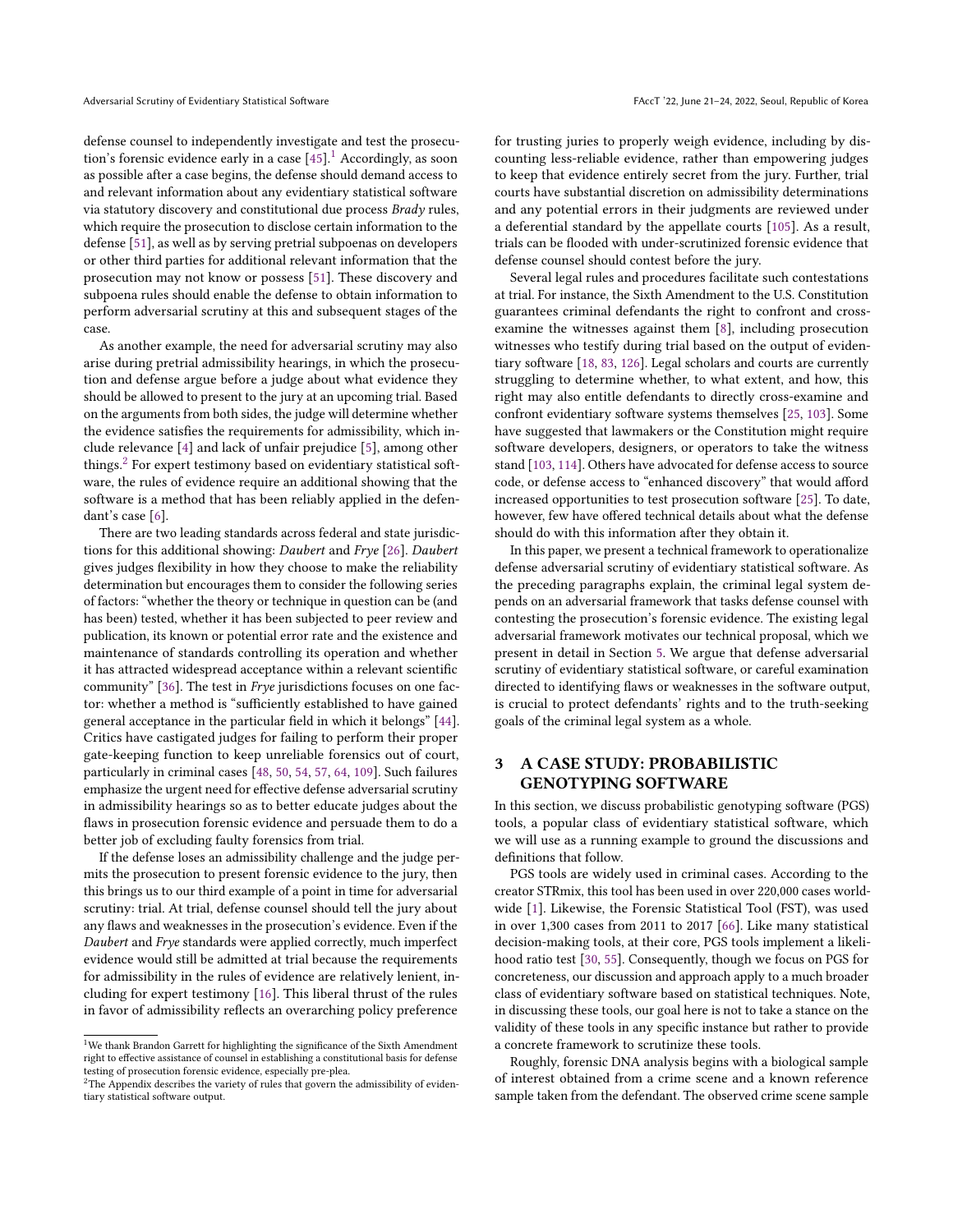varies in complexity from simple settings involving DNA from a single person to complex cases involving a mixture of DNA from multiple contributors, e.g., a sample from a door handle that was potentially touched by multiple people. We commonly refer to the observed sample as a "mixture." From these samples, an analyst extracts DNA profiles using standard laboratory techniques. PGS tools take, as input, both the observed DNA profile from the crime scene and the reference DNA profile from the defendant. They then attempt to estimate a likelihood ratio that compares the probability of observing the crime scene DNA if the reference candidate were a contributor to the mixture versus a random (unrelated) individual. PGS tools rely on, among other things, population genetic databases and laboratory-specific parameters (e.g., probability of allele dropin) to estimate this likelihood ratio. Specific details are beyond the scope of this paper, and we refer the interested reader to [\[20,](#page-9-12) [30,](#page-10-21) [81\]](#page-10-23) and the references therein for more background.

Despite their widespread use, the validity of PGS tools is an ongoing research direction and the source of much debate [\[20,](#page-9-12) [80,](#page-10-24) [81,](#page-10-23) [93,](#page-11-14) [95\]](#page-11-15). For instance, in a high-profile 2016 case, two different leading PGS tools produced different conclusions when used to analyze the same DNA sample [\[95,](#page-11-15) [96\]](#page-11-16). Many of the questions around validity stem from the fact that it depends on the complexity of the samples and the specific settings in which it is used [\[20,](#page-9-12) [81,](#page-10-23) [95\]](#page-11-15). Concretely, Butler et al. [\[20\]](#page-9-12) detail more than 20 distinct factors which all influence the performance and validity of PGS tools. These factors include, among others, (i) the number of contributors to a mixture, (ii) the amount of DNA collected, (iii) the relative proportion of material from each contributor, (iv) the quality of the genetic material, (v) the presence of close relatives in the sample, and (vi) calibration of software parameters to laboratory equipment. In another study, Matthews et al. [\[81\]](#page-10-23) show how variations in the parameters of the underlying statistical model, e.g., a parameter summarizing the genetic diversity in the population, can cause substantial changes in the likelihood ratios produced by different tools. Understanding the tool's validity in any particular setting, therefore, requires understanding how these factors influence its performance.

# <span id="page-3-0"></span>4 LIMITS OF CURRENT ASSESSMENT MECHANISMS

At present, courts, counsel, and commentators have discussed a variety of mechanisms for assessing the validity of evidentiary software that defense counsel may apply to statistical tools. We focus our discussion on three frequently considered mechanisms: source code review, validation studies by relevant scientific communities, and direct testing by the defense. In this section, we consider how defense counsel might face limitations when using each mecha-nism to scrutinize the validity of statistical software.<sup>[3](#page-3-1)</sup> We focus our discussion on PGS tools to provide specific examples, but our arguments apply to other evidentiary statistical software as well. In discussing these limitations, we motivate our proposed framework that we introduce in Section [5.](#page-4-0)

#### 4.1 Source Code Review by the Defense

Several groups have called for defense counsel to assess the validity of evidentiary software using source code review [\[14,](#page-9-13) [27,](#page-9-14) [60,](#page-10-25) [74,](#page-10-26) [89,](#page-11-17) [108\]](#page-11-18). While examining the source code may help uncover programming mistakes, or "miscodes," looking at the source code without also running the software executable may reveal little about the statistical tool's performance (e.g., accuracy or error rates), consequently leaving out a crucial metric for assessing the validity of statistical software output used in a case.<sup>[4](#page-3-2)</sup> Illustrating this limitation in the context of PGS tools, scrutinizing the source code can verify whether the program correctly implements a fully continuous PG model. Without also having the ability to test the statistical software, however, defense counsel cannot fully determine the tool's performance (e.g., error rates) in any setting, including that of the defendant's case. Given this limitation, empirical testing is crucial for assessing the tool's performance and, consequently, for assessing the validity of the tool's output in any given case.

# 4.2 Validation Studies by Relevant Scientific Communities

Defense counsel may also use empirical assessment mechanisms to gauge the tool's performance. One such mechanism the criminal legal system already relies upon is validation studies. However, these studies face numerous limitations.

Many groups have rightfully pointed out that existing validation studies, even those that are peer-reviewed, do not rigorously assess evidentiary software because the authors or reviewers of such studies have financial or professional interests in ensuring that forensic laboratories use the software. For instance, amongst the eight TrueAllele validation studies that Butler et al. [\[20\]](#page-9-12) enumerate, seven studies include Mark Perlin, the CEO of Cybergenetics Inc. which produces TrueAllele, as a co-author. The remaining study acknowledges Perlin and two Cybergenetics employees for their guidance and comments. In light of observations like these, many argue that independent groups with no stake in the outcome of validation studies should test the software [\[20,](#page-9-12) [21,](#page-9-15) [63,](#page-10-27) [73,](#page-10-28) [86,](#page-10-29) [95,](#page-11-15) [102,](#page-11-19) [108,](#page-11-18) [109\]](#page-11-9).

Even if more independent scientific groups were to validate evidentiary software, before conducting each study, the study designer must choose a set of test cases on which to evaluate the tool. As several commentators have pointed out, these chosen test cases are not guaranteed to align with the characteristics of any actual criminal case in which the tool is applied [\[20,](#page-9-12) [72,](#page-10-30) [95\]](#page-11-15). Indeed, this is true regardless of whether the parties conducting the studies are independent of the developer or not. Consequently, the tool's performance and error rates reported in a validation study are not guaranteed to reflect the tool's validity when applied in the criminal legal system. Scholars have observed that evaluation studies of machine learning systems are often over-optimistic estimates of performance on new test cases; the performance of these systems can drop dramatically under slight variation of the test distribution [\[19,](#page-9-2) [32,](#page-10-31) [69,](#page-10-32) [76,](#page-10-33) [101,](#page-11-20) [127\]](#page-11-21).

<span id="page-3-1"></span><sup>&</sup>lt;sup>3</sup>Given our specific focus on statistical software, we do not aim to present a comprehensive list of limitations for each mechanism.

<span id="page-3-2"></span><sup>4</sup>E.g., Bellovin et al. [\[14\]](#page-9-13), President's Council of Advisors on Science and Technology [\[95\]](#page-11-15) state that foundational validity requires that a method has been subjected to empirical testing that provides "valid estimates of the method's accuracy".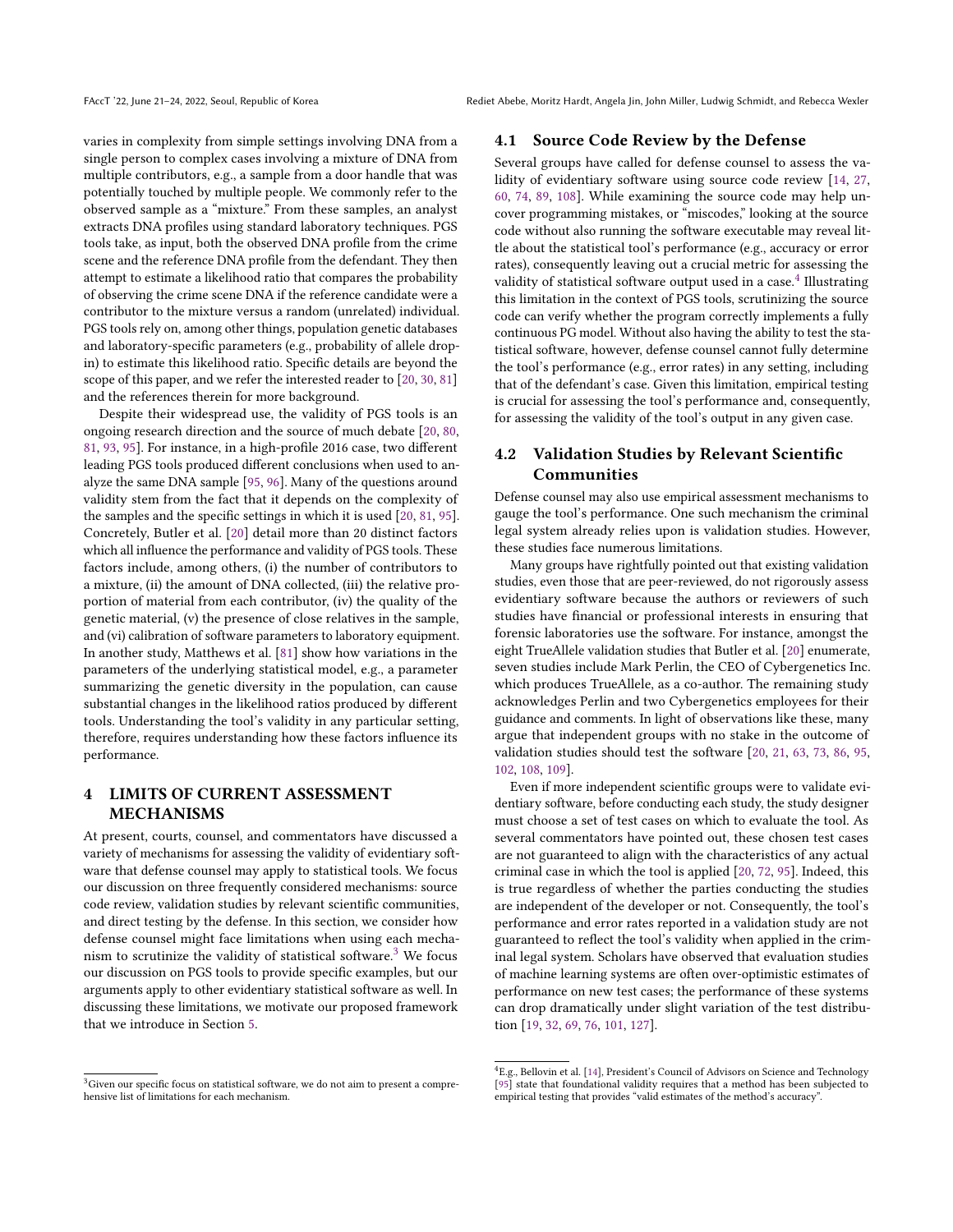In sum, validation studies require the designer to choose test cases and parameters that may not match those relevant to the case at hand. This mismatch can result in significant differences in the statistical software's performance and output, so testing the tool on input similar to the case at hand is imperative to ensure the tool, as applied in the specific case, is valid.

## 4.3 Direct Testing by the Defense

Instead of relying on other parties to empirically test the statistical software in contexts outside of any given case, defense counsel may directly test the tool by choosing input and running the executable program. Indeed, organizations like Upturn have joined defense attorneys in arguing in court for defense access to executable source code and additional resources to make this direct assessment [\[108\]](#page-11-18), and many scholars have made similar arguments [\[2,](#page-9-16) [14,](#page-9-13) [74\]](#page-10-26). We agree that defense access to the executable source code is crucial for assessing software validity. We argue, however, that current discussions of testing techniques are incomplete.

In particular, current discussions do not provide defense counsel with sufficient guidance to conduct such tests. While some groups have specifically suggested that the defense test software on input relevant to the defendant's case and have provided examples [\[14,](#page-9-13) [74\]](#page-10-26), these discussions do not provide any overarching framework that would equip defense counsel to make their determinations when navigating steps such as choosing input that are relevant to their client's case. To ensure that defense counsel can effectively test evidentiary statistical software, such guidance is necessary.

Acknowledging the limitations of existing proposals for testing and of the other mechanisms we described in the preceding subsections, we propose one potential framework for testing statistical software, which we present in the next section.

#### <span id="page-4-0"></span>5 ROBUST ADVERSARIAL TESTING

We now present our framework for adversarial scrutiny of evidentiary statistical software. Before we introduce our mathematical definition, we first provide the underlying intuition in Section [5.1.](#page-4-1) In Section [5.2,](#page-5-0) we discuss how defense counsel can operationalize our definition.

As the previous section motivates, we would like to answer the question: Is the tool in question accurate on input corresponding to the defendant's case? Accurate evidence from statistical software tools will aid the truth-seeking process of the criminal legal system and minimize the number of wrongful convictions. It is well-known however that standard statistical validation provides no simple answer to this question because statistical validation makes claims about distributions of instances, and not individual instances. Even if a statistical validation study establishes that a tool performs accurately across a broad distribution of instances, such a finding does not imply any rigorous guarantees for a previously unseen instance relevant to the defendant's case. For example, a probabilistic genotyping tool may be highly accurate on DNA mixtures containing genetic material from two individuals, but may fail to produce correct answers when the mixture has more or an unknown number of contributors. Similarly, gunshot detection tools may be highly

accurate in otherwise quiet environments but have high error rates when the ambient environment is filled with noise from traffic. fireworks, or construction.

The difficulties surrounding the accuracy of statistical software can have direct consequences on the validity of evidence in court. Consider a hypothetical probabilistic genotyping tool that achieves perfect accuracy for 99% of DNA mixtures, but is always wrong for the remaining 1% of instances. If the defendant in question belongs to this 1% of instances, the tool will be guaranteed to fail in this case despite its seemingly impressive accuracy.<sup>[5](#page-4-2)</sup>

To formalize this intuition and ground the legal concept of adversarial scrutiny in the technical reality of statistical software, we build on conceptual advances from the literature on distributional robustness in machine learning and algorithmic fairness [\[15,](#page-9-17) [17,](#page-9-18) [31,](#page-10-34) [40,](#page-10-35) [56,](#page-10-36) [98,](#page-11-22) [121\]](#page-11-23). At its core, robust adversarial testing requires a tool to perform well on input most relevant to the defendant's case. For instance, the accuracy of a DNA analysis tool on mixtures with two participants may have no relevance for a case where the mixture comes from five contributors. Determining precisely what input is relevant to a defendant's case is a key step to operationalize our definition of adversarial scrutiny. Our definition empowers the defense to adversarially select input for testing the evidentiary software in question.

Next, we provide a definition of robust adversarial testing and then discuss how to operationalize this definition in practice. Intuitively, our definition decomposes assessing the performance of evidentiary software into two parts: (i) the metric used to check performance, and (ii) the distribution on which the metric is applied. By allowing the defense to choose each component adversarially, our framework enables the defense to question evidentiary software in a way most relevant to the case at hand.

## <span id="page-4-1"></span>5.1 Formal Definition of Robust Adversarial Testing

We now state our model for adversarial testing. To ground this definition, it is helpful to keep in mind the example of probabilistic genotyping tools introduced in Section 3. A statistical tool computes a function  $A: Z \to O$ , where O is a set of output and Z is a data universe of possible input. For a PGS tool, the output space O may be the space of likelihood ratios, and the input Z are the DNA samples taken from the crime scene and the defendant.

For a given tool  $A$  and distribution  $O$  over the data universe  $Z$ , let check $(A, Q) \in \{Pass, Fair\}$  be a test that determines whether the tool A has acceptable performance on the distribution Q. For instance, the distribution  $Q$  may be a distribution over DNA mixtures with two contributors, and the check function may compute the error rate of a PGS tool  $A$  on the distribution  $Q$ , returning Pass only if the error rate is below some threshold. In a concrete validation study for a PGS tool, a finite dataset of test examples instantiates the distribution Q. The notion of "acceptable performance" references the idea of "general acceptance" in the law from Section 2. We envision that this check function can also be chosen adversarially by the defense to test for flaws that generally accepted evaluation

<span id="page-4-2"></span><sup>5</sup>Here and in other examples we use accuracy as a performance metric for ease of exposition. In an actual application of our framework, other performance metrics such as precision, recall, ROC curves, and others may be more meaningful depending on the tool and case in question.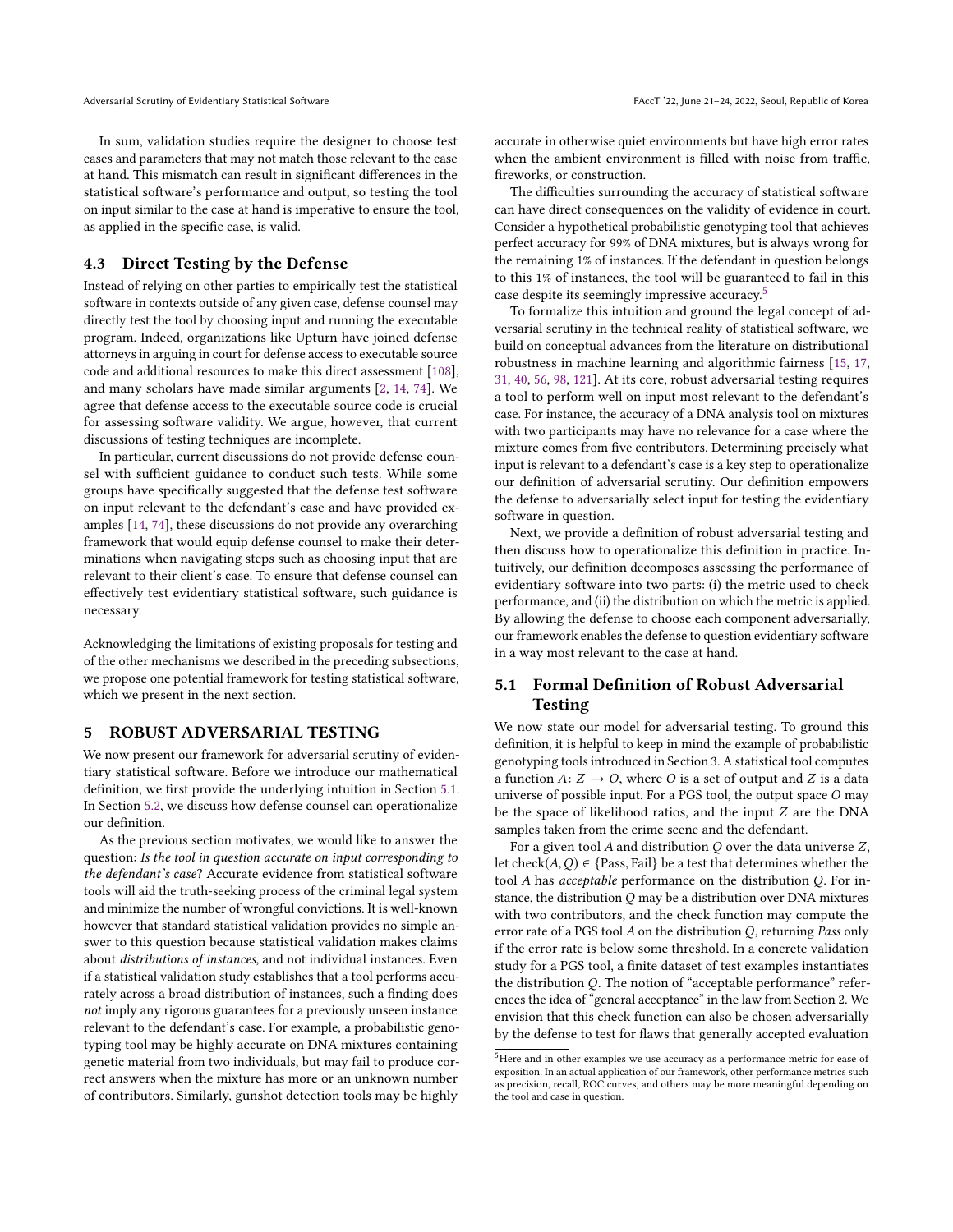metrics may hide. We will return to this point when we discuss how to operationalize the definition.

Further, let F be a family of distributions over the same data universe Z. Concretely, this could be a collection of distributions over DNA mixtures with the same number of contributors as the sample in question, but perturbed values of laboratory parameters or quantities of DNA collected. Specifically, a family of distributions  $F = \{Q_1, Q_2, Q_3\}$  could consist of three individual test distributions where:

- $Q_1$  is a distribution over DNA mixtures with two contributors and 100–200 pg of DNA.
- $Q_2$  is a distribution over DNA mixtures with two contributors where the DNA mixture was analyzed with lab equipment from a specific manufacturer.
- $\bullet$   $\,Q_3$  is a distribution over DNA mixtures with two contributors and a contributor ratio between 2:1 and 4:1.

If the trial involves a DNA sample with the above characteristics (two contributors, 100–200 pg of DNA, lab equipment from the same manufacturer as in  $Q_2$ , and a likely contributor ratio between 2:1 and 4:1), each of the three distributions in the family  $F$  stress tests the PGS tool in question on input that are relevant to the case. In addition, each distribution stress tests the PGS tool differently. Hence the PGS tool's accuracy on these distributions is likely more representative of its accuracy on the defendant's input than the result of a validation study on a broad distribution over DNA mixtures that may only be superficially related to the DNA sample in question. As before, a dataset would instantiate each of the individual distributions  $Q_i$  in a concrete adversarial evaluation during an individual criminal case.

With our formal setup in place, we now state our main definition:

Definition 5.1 (robust adversarial testing). We say that a tool A passes (F, check)-robust adversarial testing if for every distribution Q in the family F we have check $(A, Q)$  = Pass.

Importantly, since the performance check must pass for all distributions  $Q$  in the family  $F$ , it must also pass for the worst-case distribution in the family. Therefore, the defense choosing the family F corresponds to implicitly picking the worst-case distribution in the family on which to evaluate the tool. Our definition gives the defense broad latitude to choose the family  $F$ . However, nuance is required to select a family F that is relevant to the defendant's instance and avoids trivial examples, e.g., a point-mass on a known failure case.<sup>[6](#page-5-1)</sup> Selecting an appropriately rich and relevant family F is one of the key challenges involved with operationalizing this definition.

Our definition makes use of a binary check function that ultimately outputs that a tool either "passes" or "fails." One could also consider a continuous version of our definition where we simply report the worst-case metric over the distribution family. We elected to use a binary check function to abstract away questions of statistical validity (e.g., confidence intervals can be implicitly included in the check function) because judges and juries must ultimately make a validity determination for a particular tool in a particular case. For a binary check function, the choice of the threshold which constitutes "passing" is often sensitive and potentially contentious [\[37\]](#page-10-37). In our definition, we empower the defense to select the threshold, and we envision that relevant research communities can empower the defense with guidelines for selecting this threshold. We discuss this in more detail below.

# <span id="page-5-0"></span>5.2 Operationalizing Robust Adversarial Testing

We now discuss how to implement and operationalize our formal definition. We operationalize our definition in three steps. Because our definition is adversarial, we envision each step will be carried out by the defense and specific to the case at hand. The first step involves determining the data universe. The second step is the adversarial choice of a relevant distribution of input. Finally, the third step is the choice of a reasonable performance check to measure how well the tool performs on the chosen distribution of input.

5.2.1 Determining the Data Universe. The first step of our procedure is to determine what, precisely, is that data universe. Conceptually, one can think of the data universe as a large database enumerating all possible inputs to the system under study, background factors, system output, and ground truth. In the case of PGS tools, this ideal database may correspond to all possible DNA samples (with differing numbers of contributors, amount of genetic material, etc.), parameters of the analysis tool, and features of the defendant (ethnicity, age, etc.), and other such considerations.

Such idealized databases are unavailable in practice. As a practical compromise, we envision the data universe as being the union of existing data from validation studies. For example, several hundred two, three, and four-person mixture samples are publicly available through the ProvedIt database from Alfonse et al. [\[11\]](#page-9-19), and Butler et al. [\[20\]](#page-9-12) details more than 60 validation studies of varying size testing PGS tools under different input conditions. The extent to which existing databases are complete and accessible is an ongoing challenge. However, the lack of representative data in existing databases may itself indicate that the tool has not been sufficiently validated.

5.2.2 Adversarial Selection of the Input Distribution. After specifying the data universe, the next step of our adversarial procedure requires the defense to choose the family of distributions on which we evaluate the tool. The choice of distributions is not just specific to the problem the software maker purports to solve. It is also specific to the defendant. The defense will choose the distributions to reflect salient information available about the defendant's case.

For example, if the DNA mixture in the defendant's case likely involves more than three contributors and trace amounts of DNA, then the defense might evaluate the performance of the tool on other mixtures with more than three contributors and similar quantities of DNA. As a second example, consider a hypothetical software tool for analyzing videos, e.g., to determine whether a specific individual appears in a given video segment. If the tool analyzed video footage of a supposed crime that occurred at night, where the accuracy of computer vision algorithms may be worse, it is reasonable for the

<span id="page-5-1"></span> $6$ Note that, if the defense were to choose irrelevant input, the prosecution could likely have the results excluded from the case because "irrelevant evidence is not admissible." See, e.g., Fed. R. Evid. 402. Hence, the legal concept of relevance binds the defense selections in our framework. "Evidence is relevant if: (a) it has any tendency to make a fact more or less probable than it would be without the evidence; and (b) the fact is of consequence in determining the action." Fed. R. Evid. 401.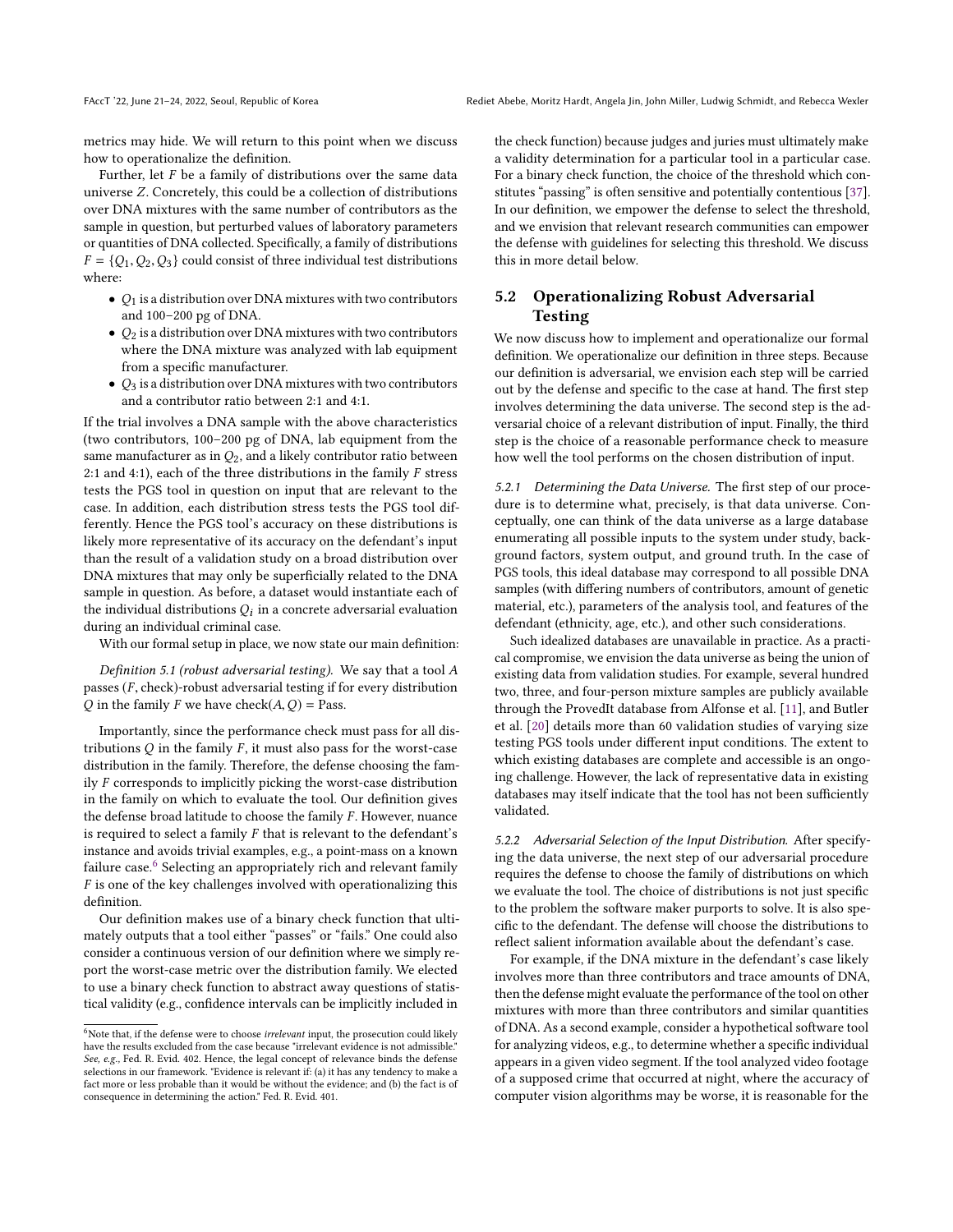defense to interrogate the performance of the tool specifically on nighttime video. The method of determining the input distributions necessarily depends on context.

We propose that the tool should have acceptable performance at least on instances sharing some number of features in common with the defendant's instance. For PGS tools, Butler et al. [\[20\]](#page-9-12) describes more than 20 distinct features that contribute to the performance and validity of these systems: the number of mixture components, the quantity of DNA, and so on. In this case, we would evaluate the tool on distributions of instances that match some number of the defendant's features (e.g., the same number of mixture components and the same quantity of DNA). Formally, this corresponds to taking the distribution family to be all  $k$ -way marginals defined by the defendant's features.

To implement this procedure, we start with the database of all instances described in the previous step. The defense then defines each possible distribution by first picking one or more features, for instance, the amount of DNA in the sample, that are deemed relevant. Then, we consider the defendant's value or range of possible values for this feature, say 100 picograms, and take all instances in the database that approximately match this feature and have between, say, 95-105 picograms of DNA. This defines one particular distribution. The family of distributions then arises from repeating this process multiple times and also considering feature interactions (e.g., matching on both DNA quantity and the number of mixture contributors).

Determining which features are relevant, the number of features to consider jointly, and the number of distributions to include in the family ultimately depends on the context involving both the tool in question and the case at hand. These choices present a trade-off between requiring more specific validation of the evidentiary software and placing an unreasonably large burden on its validation that would preclude the use of all statistical software (e.g., if the family of distributions is too large or involves too specific distributions).

5.2.3 Performance Check Selection. The choice of a performance check relies on the defense choosing an evaluation metric that is appropriate for the particular tool and instance at hand. For instance, President's Council of Advisors on Science and Technology [\[95\]](#page-11-15) recommend using the inclusion error rate to evaluate a variety of forensic procedures. In general, the choice of a performance check should incorporate the notion of "general acceptance" borrowed from the legal standard, with specific attention to the possibility that a method will fall out of general acceptance. Concretely, the relevant legal and scientific research communities can keep track of what is considered acceptable for a task at hand. This empowers relevant research communities to remove old standards from general acceptance as acceptable performance evolves. This could happen, for example, by publishing results with improved accuracy or better trade-offs between false positives and negatives, which the defense can then point to when establishing the standard used in the check function. For instance, a software tool that recognizes handwritten digits with 80% accuracy no longer has general acceptance, since the task has long been solved with significantly higher accuracy [\[75\]](#page-10-38).

If a suitable performance measure is unavailable, it is a good indication that the task or problem formulation themselves have not gained general acceptance, or has fallen out of general acceptance. This, on its own, is reasonable cause for contestation of the output of the tools. Take for instance the hypothetical case of a prosecution team that wishes to introduce evidence based on a risk score that rates the "latent criminality" of a person based on facial images. As the task lacks a scientific basis, there is no performance measure for the task that has gained "general acceptance" by the relevant scientific communities.

On a more technical note, the performance check abstracts out issues of statistical significance. If the test distributions chosen by the defense correspond to a sub-population that is too small to estimate the performance with high confidence, then the check fails.

#### 5.3 Relationship to Existing Lines of Work

Our proposal builds upon and benefits from recent lines of work in several different communities across law, forensic science, and machine learning.

Statistical evidence literature. There is a long line of work in the legal community discussing the use of statistical evidence in court [\[24,](#page-9-20) [34\]](#page-10-39). Closely related to our paper, Faigman et al. [\[43\]](#page-10-40) discuss difficulties that arise when courts apply statistical statements to individuals. The authors call this step "group to individual" (G2i) inference and suggest standards of evidence for such inferences. At a high level, our concerns with statistical evidence are similar, but our perspective on the role of software differs markedly: Faigman et al. [\[43\]](#page-10-40) consider risk scores from a risk assessment tool as sufficient to establish error rates for evidence applied to individuals. In contrast, we question the validity of such risk scores and propose adversarial testing of statistical software as a way to test the risk assessment tool in question.

Another line of work in the statistical evidence literature considers the subtleties involved in choosing an appropriate "reference class" when making probability estimates about an individual case. Technically, this corresponds to choosing which variables to the condition when fitting a statistical model. Allen and Pardo [\[12\]](#page-9-21) argue the difficulties involved in choosing an appropriate reference class limit the value of statistical models in court. Cheng [\[23\]](#page-9-22) suggests using ideas from model selection to address the reference class selection problem. While choosing a reference class bears some similarities to choosing our distribution family, these problems differ in an important aspect: The reference class problem is about how to build probability models, e.g., by appropriately selecting the features in a regression, whereas we are concerned with using the distribution family to validate already-fit models in software.

Robust machine learning. Our proposal benefits from close ties to recent lines of work in machine learning. The first is a close connection to a robustness notion that originated in work on algorithmic fairness, but has since found numerous other applications. Hebert-Johnson et al. [\[56\]](#page-10-36) argue that existing fairness criteria are too weak insofar as they only hold in the population as a whole but not in rich families of sub-populations. This observation motivated the notion of multi-calibration and multi-accuracy that require a statistical model to achieve calibration and accuracy, respectively, in a given family of sub-populations. Subsequent work by Dwork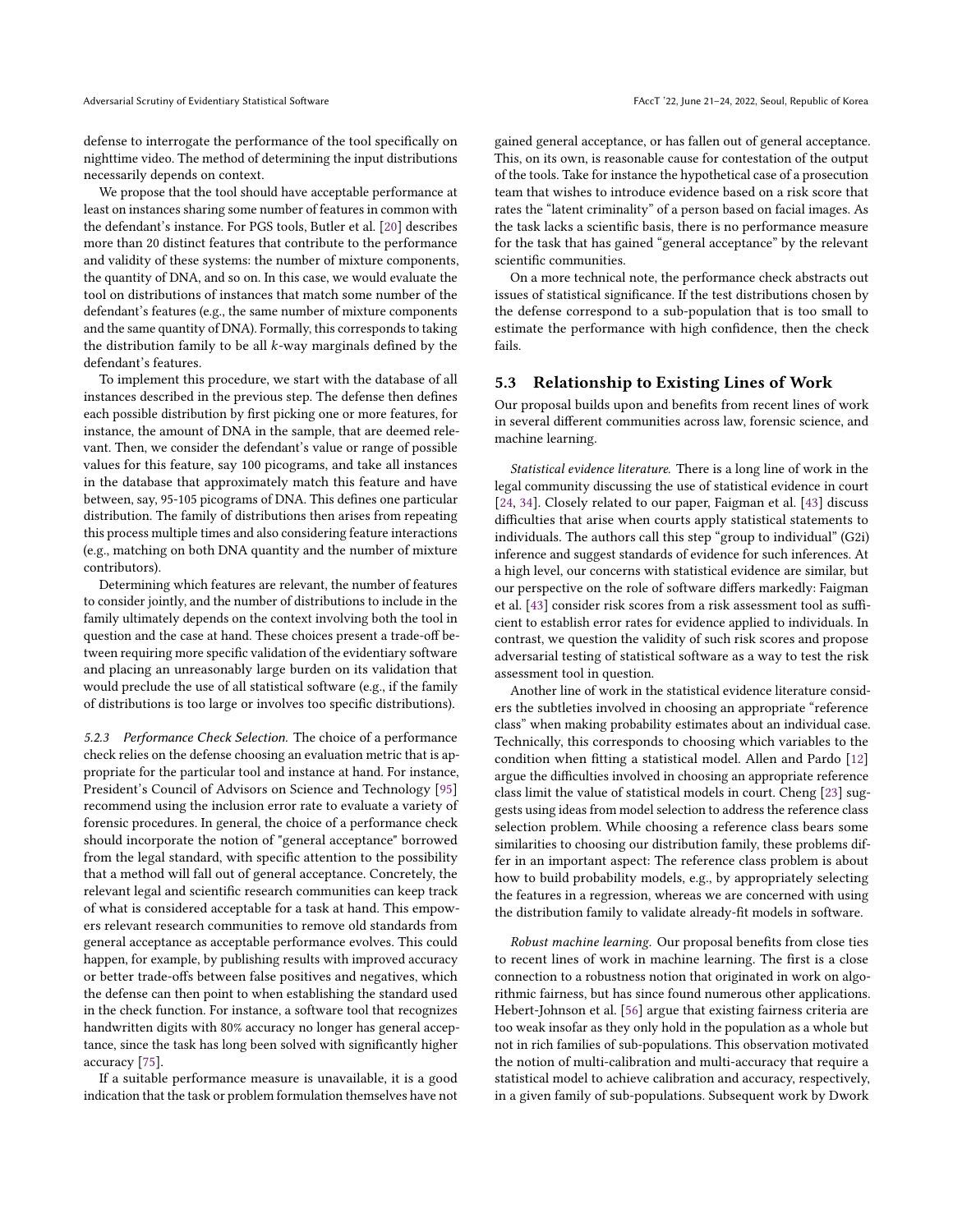et al. [\[40\]](#page-10-35) introduced a closely related notion called outcome indistinguishability with an emphasis on the perspective of reasoning about statistical models on individual instances. It is not difficult to show that our notion of robust adversarial testing generalizes multi-calibration and multi-accuracy at a formal level. But it also shares normative content. All notions aim to strengthen broad average measures of performance with stronger guarantees that come closer to providing meaningful guarantees for individual instances.

Fundamentally, robust adversarial testing requires a tool to perform well on relevant distributions related to the reference population. This requirement accounts for a central failure point of statistical machinery. An increasingly rich literature in the machine learning community has documented the failure of statistical models to generalize from one domain to another closely related domain [\[17,](#page-9-18) [71,](#page-10-41) [98,](#page-11-22) [101,](#page-11-20) [116,](#page-11-24) [127\]](#page-11-21).

## 5.4 Discussion and Limitations

Our definition establishes an important bridge between legal practice and machine learning research on distributional robustness. This connection provides a beneficial connection in both directions. On the one hand, criminal defense advocates can more effectively challenge tools using insights from lines of investigation that exhibit failure points of existing machine learning techniques. On the other hand, as machine learning experts work to make tools more robust to changes in distributional contexts, we expect that more well-designed evidentiary statistical software will hold up against defense challenges by our standard.

There remains a significant burden on the defense in at least two regards. First, our framework requires the tool to solve a welldefined statistical problem. If the problem formulation underlying the software tool is flawed, this on its own should become the primary point of contestation. Defense counsel must therefore be able to identify software that fails with regard to problem formulation. Difficulty in choosing a well-defined data universe, distribution family, or performance measure is a helpful indicator that a problem formulation may be invalid. These are, however, imperfect indicators that may miss other challenges in the problem formulation [\[9,](#page-9-23) [90\]](#page-11-25). For instance, scholars argue that risk assessment tools conflate different notions of risk. Namely, they can conflate missing a court appointment with absconding from the jurisdiction or violently harming another person before a trial can be held [\[9,](#page-9-23) [70,](#page-10-7) [90\]](#page-11-25). Moreover, in some cases the problem statement may lack a scientific basis entirely [\[110,](#page-11-26) [111\]](#page-11-27).

Second, our proposal leaves open aspects of executing our definition in context. There may be disagreement on what input and performance measures are relevant. The defense may not have access to relevant test cases or relevant data may be unavailable. The lack of representative data in existing databases may itself indicate the tool has not been sufficiently validated for the case at hand. The right level of adversarialism is also important. A defense that is too adversarial might choose a set of guaranteed failure cases, in which case the prosecution would likely argue that this choice was unreasonable. Our framework does not resolve what happens when the prosecution contests the choices of the defense.

While these are important challenges, attempts to apply our framework would provide valuable transparency about where concretely the process of adversarial scrutiny ran into difficulty. These challenges also point to fruitful research directions. Additional research can help in identifying misapplications of statistics, as well as facilitate the choice of parameters in our definition.

## <span id="page-7-0"></span>6 CONFRONTING STRUCTURAL AND INSTITUTIONAL CHALLENGES

The use of evidentiary software without adequate scrutiny distorts the truth-seeking process and undermines fairness in the U.S. criminal legal system. In this work, we propose robust adversarial testing as a technical framework to empower criminal defense counsel to adversarially scrutinize evidence output by statistical software. This framework provides an approach to mitigate inadequate validity testing and cross-examination of forensic evidence. In doing so, we take a step towards formalizing an important aspect of audits of evidentiary statistical software.

Our framework can apply broadly throughout the life-cycle of a case, from plea negotiations to admissibility hearings to trial and beyond. It can be useful to the defense regardless of the varying legal standards that apply at each stage of the case, such as the more lenient threshold for admissibility or the more onerous standard of proof at trial. Further, while we focus on statistical software used as evidence, our approach could also apply to statistical software used for other criminal legal purposes. For instance, our framework could be used to scrutinize face matching software that police rely on during investigations, or to scrutinize risk assessment instruments that decision makers use to predict recidivism during pretrial bail hearings, sentencing, and parole.

While our work is focused on statistical software, we also believe that such frameworks could be provided for non-statistical software, such as hash-matching algorithms used to identify contraband files or malware tools used to conduct remote investigations of networked digital devices. We encourage academic research and relevant technical communities to investigate and formulate similar adversarial frameworks in such cases.

Notwithstanding the potential for this framework to have broad applicability, a host of structural and institutional barriers challenge the implementation of our framework in practice. Without simultaneously tackling these barriers, no framework can address the real needs of defense counsel or lead to long-lasting changes. Below, we highlight some of these challenges that currently create a barrier for proper evaluation of evidentiary software. We focus on two key axes relevant to our framework: (1) defense lack of access to software and data, and (2) defense lack of access to expert witnesses. We then discuss proposals for mitigating these barriers and highlight avenues for further consideration.

Access to Software and Data. Vendors of statistical software can severely limit access to the software, for instance by citing concerns around intellectual property or by using contract law to bar independent audits. Specifically, multiple vendors have asserted trade secret law to block criminal defense subpoenas and discovery requests for source code and other information about how their software works [\[62,](#page-10-42) [100,](#page-11-28) [107,](#page-11-29) [123\]](#page-11-30). Meanwhile, some vendors also refuse to grant research licenses to independent academic scientists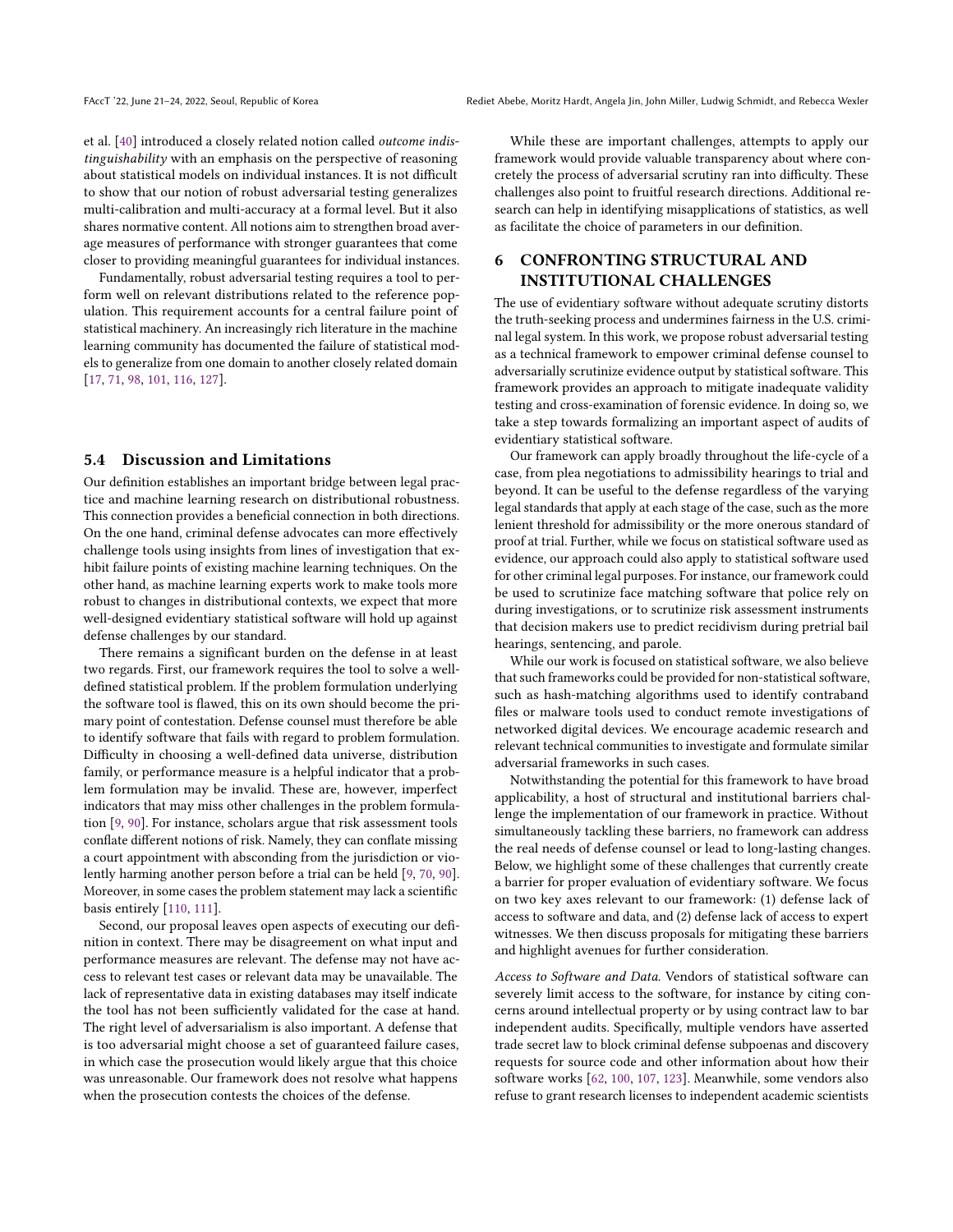who wish to evaluate their tools, even while claiming to judges across the country that their tools are subject to peer review and hence should be admissible as evidence in court [\[58\]](#page-10-43). This practice runs directly contrary to scientific values of peer review and reproducibility, and presents one explanation for the dearth of independent peer-reviewed validation studies of evidentiary statistical software [\[95\]](#page-11-15).

Even when vendors do offer defense counsel some access to aspects of their software, they may demand onerous terms and conditions that make the access largely ineffective for performing meaningful assessments. For instance, in one case involving a popular probabilistic genotyping software, TrueAllele [\[35\]](#page-10-44), the vendor initially demanded that the defense team only access the source code using a read-only iPad and only use pen and paper to take notes. Only after extensive lawyering by a coalition of skilled attorneys from across the country—a luxury that most criminal defendants lack—was the defense team able to obtain more reasonable terms of access [\[67,](#page-10-45) [114\]](#page-11-13).

We echo the prior arguments in Wexler [\[123\]](#page-11-30) that, at minimum, judges should not extend trade secret law to block criminal defense access to relevant information about how evidentiary software works. Regardless of the precise information the defense is seeking to obtain—source code, validation studies, executable versions of software programs, etc.—vendors' intellectual property interests can be protected to the full extent reasonable by ordering disclosure subject to appropriate protective orders. Trade secret law offers no good reason to withhold such information from the defense.<sup>[7](#page-8-0)</sup>

Broadly, vendor-imposed limits on defense access to evidentiary software reflect more widespread barriers to criminal defense access to data. For example, national DNA databases are available to law enforcement to search for evidence of guilt, but are often unavailable to defense counsel to search for evidence of innocence [\[46\]](#page-10-46). The same is true for fingerprint [\[47\]](#page-10-47) and face matching databases [\[79\]](#page-10-48). Judges have interpreted federal law to make private sector digital communications content databases available to law enforcement but categorically barred to the defense [\[124\]](#page-11-31). We argue that these access limitations should be reversed; There are no just reasons to categorically deny defense counsel access to relevant data that they need to investigate forensic evidence in their case.

Without access to data to run evidentiary statistical software tools, defendants are at a disadvantage in both testing the software to expose flaws in the government's evidence of guilt, and in using the software to surface evidence of innocence. For adversarial scrutiny to succeed, defendants need access to relevant evidence, whether that means queries of forensic databases, software source code, training data, or executables to run and test the software.

Access to Technical Experts. Even if defense counsel manage to obtain meaningful access to software and data, they face another substantial barrier to performing adversarial scrutiny: access to experts. Defense counsel themselves are typically not trained to do the kind of technical work required to scrutinize statistical evidentiary software, and most defense offices lack the resources to support specialized attorneys or staff with these skills. Hence, most

defense counsel will need to depend on outside experts. Yet, while the Supreme Court has held, at minimum, that indigent defendants in capital cases have a due process right to state-funded psychiatric experts, [\[10\]](#page-9-24) case law remains ambiguous as to whether indigent defendants have a right to expert assistance in other contexts [\[52\]](#page-10-49).

Further, the structure of the forensic science software market tilts the pool of potential experts in favor of the prosecution, since law enforcement and prosecution entities are the primary paying customers—if not the developers themselves—and private developers build tools primarily to serve law enforcement needs [\[100,](#page-11-28) [107\]](#page-11-29). Specifically, employees of software vendors are ideally positioned to gain expertise as to their own products, and sometimes testify about the strengths of their tools on behalf of the prosecution.<sup>[8](#page-8-1)</sup> However, these employees can hardly be expected to volunteer information about the weaknesses of their tools for use by the defense. To fill this gap, defense counsel may seek to rely on academic experts. But here again they face obstacles. Defense counsel have limited opportunities to identify the right academics and to provide them with sufficient incentives and training. In recent years, there have been efforts, such as the nonprofit, PDQuery [\[91\]](#page-11-32), which seek to address this problem by providing a matching service to connect technical expert volunteers with public defenders. More innovations of this sort are needed at scale.

In sum, defense counsel now confront a growing number and diversity of evidentiary statistical software used in an increasing number of cases without access to the technical expertise they need to adequately evaluate these tools.

#### A Way Forward

Beyond the reforms mentioned above—specifically, eliminating trade secret barriers for criminal defense access to relevant evidence, ensuring defense access to relevant data, and scaling existing efforts to match criminal defense counsel with volunteer academic experts—we offer three additional proposals to help mitigate the structural and institutional barriers to implementing our framework for adversarial scrutiny of evidentiary statistical software.

First, our adversarial scrutiny framework provides an opportunity for the computational academic community to contribute in ways beyond serving as experts in individual cases. Namely, academic scientists could create, sign, and publicly distribute generic affidavits that are ready to file in court and that attest to known issues from existing research and the current state-of-the-art for various evidentiary statistical software tools. The affidavits could support the selection of the input distribution and performance check in our framework using existing research and known limitations of the task that the software purports to perform. The affidavits could also do the challenging work of translating expert knowledge to make it accessible to generalist judges and lay jurors. In short, these affidavits could provide an off-the-shelf resource for defense counsel who are scrutinizing the software in any specific case.

Second, academic scientists could create off-the-shelf testing tools that would allow for checking for different cases in a more streamlined way, requiring less expertise and time from the defense.

<span id="page-8-0"></span> ${\rm ^7L}$  awmakers have begun taking important steps to limit vendors' ability to assert trade secrets to block criminal defense scrutiny. See, for instance, the Justice in Forensic Algorithms Act of 2021, H. R. 2438 (2021).

<span id="page-8-1"></span><sup>8</sup> See, e.g., https://www.cybgen.com/information/newsroom/2016/apr/files/B-Perlinsecond-declaration.pdf.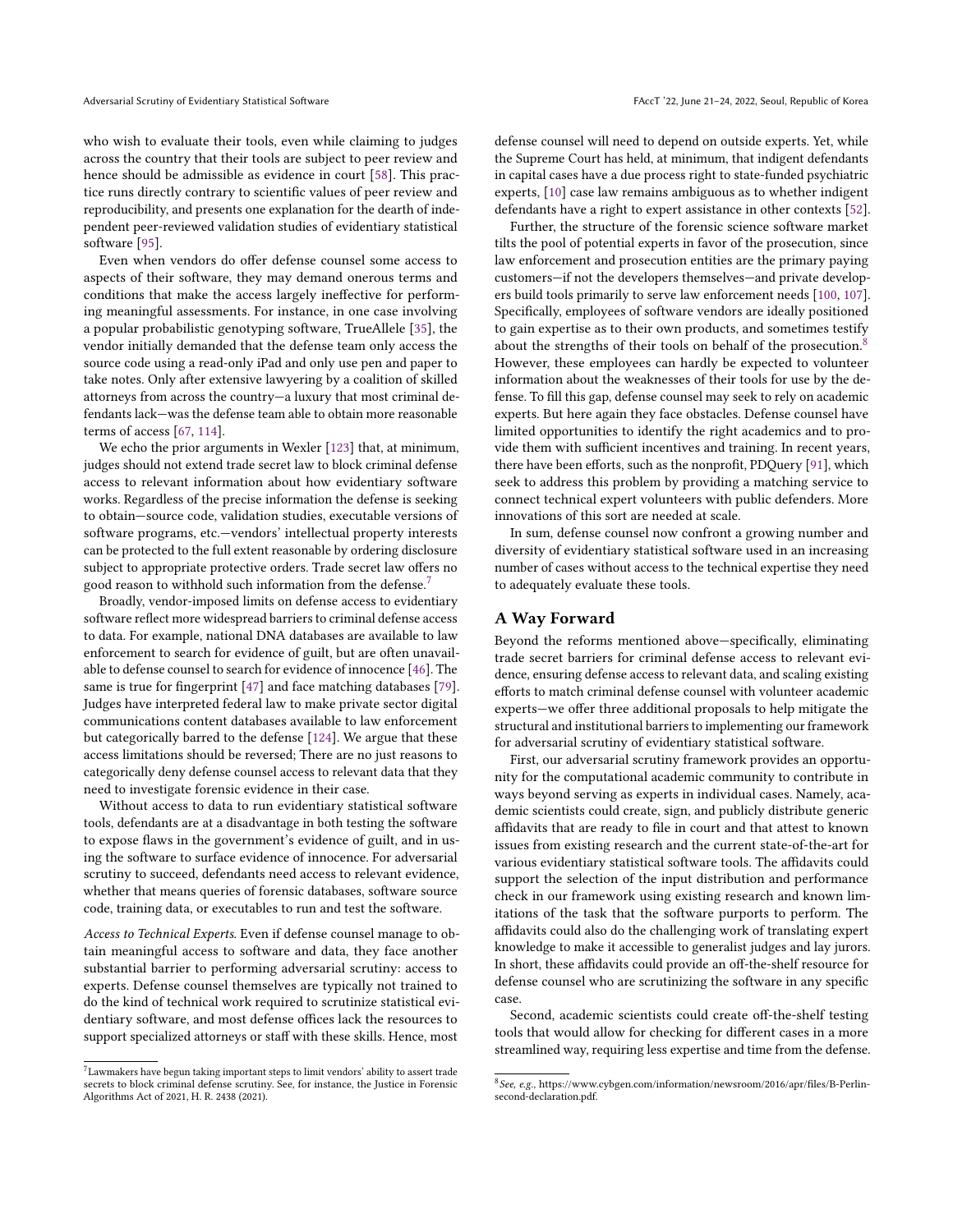Rather than starting from scratch for each case, defense counsel could instead use an existing tool corresponding to a particular evidentiary software to enter the most relevant input to their case at hand and test for the tools' performance. An important component of such testing tools enabling adversarial scrutiny would also be comprehensive databases of input (e.g., DNA samples) so that the defense can easily select relevant subsets of the data to stress test the statistical software in question.

Importantly, our proposal for scientific communities to provide off-the-shelf affidavits and testing tools does not serve as a substitute for defense offices having the appropriate expertise and time to conduct adequate scrutiny, but aims to ease the burden on these offices by sharing information that is currently present in scientific communities.

Third, we advocate for government funding for public defender offices to hire specialized technical staff who can perform robust adversarial testing in-house. The Digital Forensics Unit (DFU) of The Legal Aid Society of New York City offers a ready model. The DFU integrates technologists and defense attorneys in a single unit to enable coordinated advocacy across computer science and law [\[115\]](#page-11-33).

Prior commentators have emphasized the importance of independent audit and oversight bodies to help ensure the fair and accurate use of new AI and other software products in high stakes settings such as the criminal legal system. We agree that such independent audit and oversight bodies are essential to improve the quality of forensic evidence in the courts. This includes government oversight bodies that take a neutral role, such as the National Institute of Standards and Technology and the recently disbanded National Commission on Forensic Science [\[85\]](#page-10-50).

Yet, oversight committees tasked with neutral evaluations of forensic science methods are not ideally situated to perform the kinds of stress-tests we envision for adversarial scrutiny of evidentiary statistical software. Rather, public defender offices provide a natural home for technical staff to perform adversarial scrutiny because these offices are already committed to zealous advocacy on behalf of the accused. We hope that placing technical auditors inside public defender offices will protect against industry capture. Further, by placing technical staff inside public defender offices, we directly empower defense lawyers and their clients, who often belong to the most marginalized communities that are disproportionately harmed by faulty forensics [\[109\]](#page-11-9).

#### ACKNOWLEDGMENTS

JM was supported by the National Science Foundation Graduate Research Fellowship Program under Grant No. DGE 1752814. The authors declare no other financial interests.

The authors would like to thank the following individuals for invaluable discussions and comments on previous drafts of this work: Pieter Abbeel, Nathan Adams, Steven M. Bellovin, Matthew Boulos, Alex Carney, Edward Cheng, A. Feder Cooper, Fernando Delgado, Brandon L. Garrett, Jonah Gelbach, Andreas Alexander Haupt, Jon Kleinberg, Logan Koepke, Beryl Lipton, Deborah Raji, Andrea Roth, Christopher Strong, Ramon Vilarino, Dana Yeo, Harlan Yu, as well as members of the Berkeley Algorithmic Fairness and Opacity Group (AFOG) and the Berkeley Equity and Access, in

Algorithms, Mechanisms, and Optimization (BEAAMO) research group. The authors would also like to thank the anonymous reviewers for their feedback. This work would not have been possible without insightful discussions with Richard Torres and Clinton Hughes from the Brooklyn Defenders and Queens Defenders offices, Elizabeth Vasquez from Legal Aid, as well as Nathan Adams and Dan Krane from Forensic Bioinformatics. The authors also received substantial reference support from Dean Rowan at the Berkeley Law Library.

#### REFERENCES

- <span id="page-9-11"></span>[1] 2020. Survey Shows STRmix Has Been Used in 220,000 Cases Worldwide. [https://www.strmix.com/news/survey-shows-strmix-has-been-used-in-](https://www.strmix.com/news/survey-shows-strmix-has-been-used-in-220000-cases-worldwide/)[220000-cases-worldwide/.](https://www.strmix.com/news/survey-shows-strmix-has-been-used-in-220000-cases-worldwide/) Accessed: 2022-01-21.
- <span id="page-9-16"></span>[2] 2021. H.R.2438 - 117th Congress (2021-2022): Justice in Forensic Algorithms Act of 2021. Congress.gov, Library of Congress. [https://www.congress.gov/bill/](https://www.congress.gov/bill/117th-congress/house-bill/2438/titles) [117th-congress/house-bill/2438/titles.](https://www.congress.gov/bill/117th-congress/house-bill/2438/titles)
- <span id="page-9-25"></span>[3] Fed. R. Evid. 401.
- <span id="page-9-4"></span>[4] Fed. R. Evid. 402.
- <span id="page-9-5"></span>[5] Fed. R. Evid. 403.
- <span id="page-9-6"></span>[6] Fed. R. Evid. 702.
- <span id="page-9-26"></span>[7] Fed. R. Evid. 902. [8] U.S. Const. Amend. VI.
- <span id="page-9-23"></span><span id="page-9-0"></span>
- Rediet Abebe, Solon Barocas, Jon Kleinberg, Karen Levy, Manish Raghavan, and David G Robinson. 2020. Roles for computing in social change. In Proceedings of the 2020 Conference on Fairness, Accountability, and Transparency. 252–260. [10] Ake v. Oklahoma, 470 U.S. 68. (1985).
- <span id="page-9-24"></span><span id="page-9-19"></span>
- [11] Lauren E Alfonse, Amanda D Garrett, Desmond S Lun, Ken R Duffy, and Catherine M Grgicak. 2018. A large-scale dataset of single and mixed-source short tandem repeat profiles to inform human identification strategies: PROVEDIt. Forensic Science International: Genetics 32 (2018), 62–70.
- <span id="page-9-21"></span>[12] Ronald J Allen and Michael S Pardo. 2007. The problematic value of mathematical models of evidence. The Journal of Legal Studies 36, 1 (2007), 107–140.
- <span id="page-9-1"></span>[13] Julia Angwin, Jeff Larson, Surya Mattu, and Lauren Kirchner. 2016. Machine bias. ProPublica, May 23, 2016 (2016), 139–159.
- <span id="page-9-13"></span>[14] Steven M Bellovin, Matt Blaze, Susan Landau, and Brian Owsley. 2021. Seeking the Source: Criminal Defendants' Constitutional Right to Source Code. Ohio State Technology Law Journal 17 (2021), 1.
- <span id="page-9-17"></span>[15] Aharon Ben-Tal, Laurent El Ghaoui, and Arkadi Nemirovski. 2009. Robust Optimization. Princeton University Press, Princeton and Oxford. [https://doi.](https://doi.org/10.1515/9781400831050) [org/10.1515/9781400831050](https://doi.org/10.1515/9781400831050)
- <span id="page-9-8"></span>[16] David E Bernstein and Eric G Lasker. 2015. Defending Daubert: it's time to amend federal rule of evidence 702. William & Mary Law Review 57 (2015), 1.
- <span id="page-9-18"></span>[17] Battista Biggio and Fabio Roli. 2018. Wild Patterns: Ten Years After the Rise of Adversarial Machine Learning. In Proceedings of the 2018 ACM SIGSAC Conference on Computer and Communications Security. [https://doi.org/10.1145/](https://doi.org/10.1145/3243734.3264418) [3243734.3264418](https://doi.org/10.1145/3243734.3264418)
- <span id="page-9-9"></span>[18] Bullcoming v. New Mexico, 564 U.S. 647. (2011).
- <span id="page-9-2"></span>[19] Joy Buolamwini and Timnit Gebru. 2018. Gender shades: Intersectional accuracy disparities in commercial gender classification. In Conference on fairness, accountability and transparency. PMLR, 77–91.
- <span id="page-9-12"></span>[20] John M Butler, Hari Iyer, Rich Press, Melissa Taylor, Peter M Vallone, and Sheila Willis. 2021. DNA Mixture Interpretation: A NIST Scientific Foundation Review. National Institutes of Standards and Technology (2021).
- <span id="page-9-15"></span>[21] Marc Canellas. 2021. Defending IEEE Software Standards in Federal Criminal Court. Computer 54, 6 (2021), 14–23.
- <span id="page-9-28"></span>[22] Cellebrite Inc. [n. d.]. Cellebrite UFED. [https://cellebrite.com/en/ufed.](https://cellebrite.com/en/ufed) Accessed: 2022-05-31.
- <span id="page-9-22"></span>[23] Edward K. Cheng. 2009. A practical solution to the reference class problem. Columbia Law Review 109 (2009), 2081.
- <span id="page-9-20"></span>[24] Edward K Cheng, David L Faigman, Jennifer L Mnookin, Erin E Murphy, Joseph Sanders, and Christopher Slobogin. 2021. Modern scientific evidence: the law and science of expert testimony. Thomson West.
- <span id="page-9-10"></span>[25] Edward K Cheng and G Alexander Nunn. 2018. Beyond the witness: Bringing a process perspective to modern evidence law. Texas Law Review 97 (2018), 1077.
- <span id="page-9-7"></span>[26] Edward K Cheng and Albert H Yoon. 2005. Does Frye or Daubert matter? A study of scientific admissibility standards. Virginia Law Review (2005), 471–513.
- <span id="page-9-14"></span>[27] Christian Chessman. 2017. A" Source" of Error: Computer Code, Criminal Defendants, and the Constitution. California Law Review (2017), 179–228.
- <span id="page-9-3"></span>[28] Alexandra Chouldechova. 2017. Fair prediction with disparate impact: A study of bias in recidivism prediction instruments. Big data 5, 2 (2017), 153–163.
- <span id="page-9-27"></span>[29] CMI Inc. [n. d.]. Intoxilyzer 8000. [https://www.alcoholtest.com/intoxilyzer-](https://www.alcoholtest.com/intoxilyzer-8000/)[8000/.](https://www.alcoholtest.com/intoxilyzer-8000/) Accessed: 2022-05-31.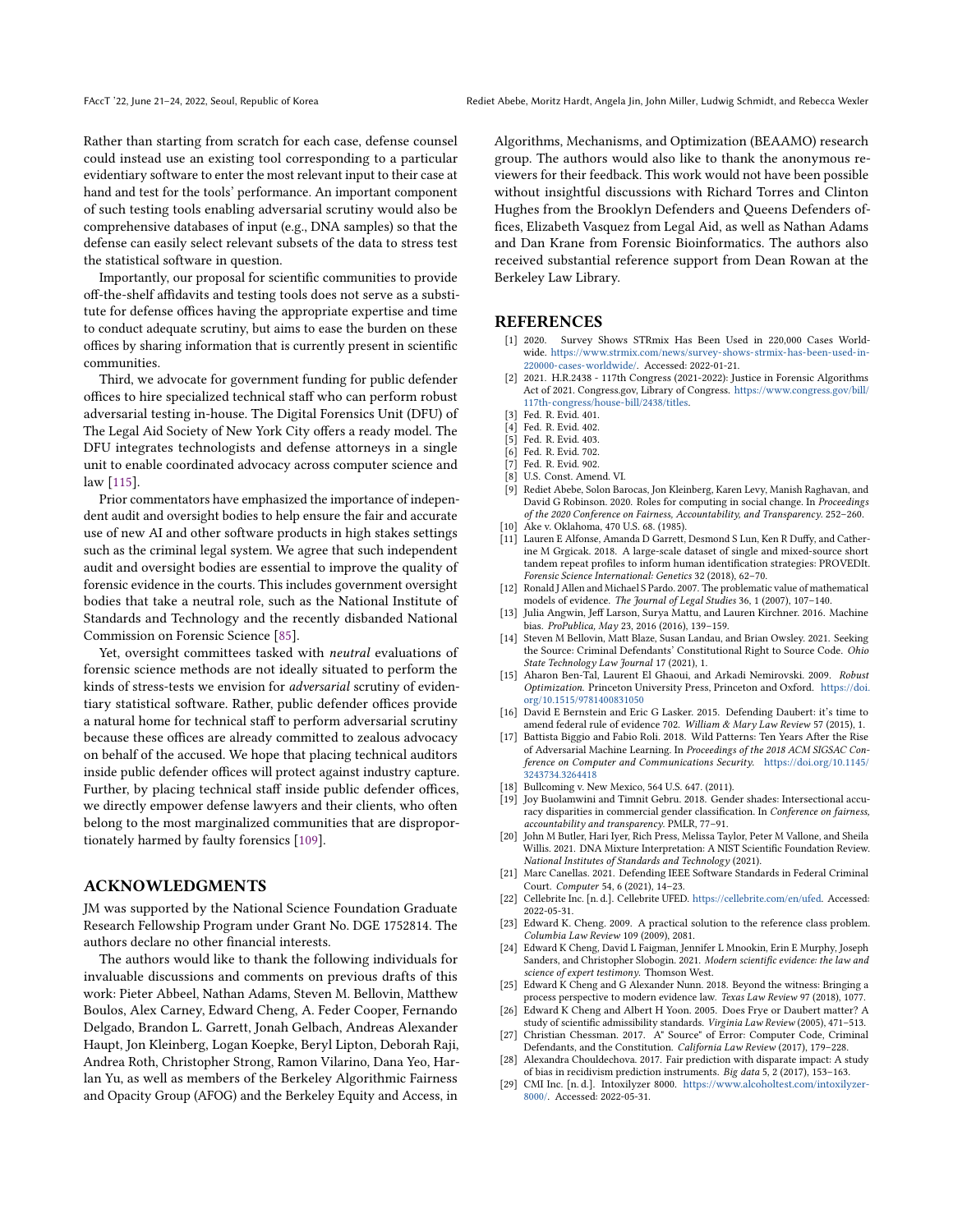Adversarial Scrutiny of Evidentiary Statistical Software FACCT (22, June 21–24, 2022, Seoul, Republic of Korea

- <span id="page-10-21"></span>[30] Michael D Coble and Jo-Anne Bright. 2019. Probabilistic genotyping software: an overview. Forensic Science International: Genetics 38 (2019), 219–224.
- <span id="page-10-34"></span>[31] A Feder Cooper, Benjamin Laufer, Emanuel Moss, and Helen Nissenbaum. 2022. Accountability in an Algorithmic Society: Relationality, Responsibility, and Robustness in Machine Learning. arXiv preprint arXiv:2202.05338 (2022).
- <span id="page-10-31"></span>[32] A Feder Cooper, Yucheng Lu, Jessica Forde, and Christopher M De Sa. 2021. Hyperparameter Optimization Is Deceiving Us, and How to Stop It. Advances in Neural Information Processing Systems 34 (2021).
- <span id="page-10-1"></span>[33] Sam Corbett-Davies and Sharad Goel. 2018. The measure and mismeasure of fairness: A critical review of fair machine learning. arXiv preprint arXiv:1808.00023 (2018).
- <span id="page-10-39"></span>[34] National Research Council. 2011. Reference Manual on Scientific Evidence: Third Edition. The National Academies Press. [https://nap.nationalacademies.org/](https://nap.nationalacademies.org/catalog/13163/reference-manual-on-scientific-evidence-third-edition) [catalog/13163/reference-manual-on-scientific-evidence-third-edition](https://nap.nationalacademies.org/catalog/13163/reference-manual-on-scientific-evidence-third-edition)
- <span id="page-10-44"></span>[35] Cybergenetics. [n. d.]. TrueAllele. [https://www.cybgen.com.](https://www.cybgen.com) Accessed: 2022- 05-31.
- <span id="page-10-12"></span>[36] Daubert v. Merrell Dow Pharmaceuticals, Inc., 509 U.S. 579. (1993).
- <span id="page-10-37"></span>[37] Fernando Delgado, Solon Barocas, and Karen Levy. 2022. An Uncommon Task: Participatory Design in Legal AI. Proceedings of the ACM on Human-Computer Interaction 6, CSCW1 (2022), 1–23.
- <span id="page-10-52"></span>[38] Dräger. [n. d.]. Dräger Alcotest 9510. [https://www.draeger.com/en-us\\_us/](https://www.draeger.com/en-us_us/Products/Alcotest-9510) [Products/Alcotest-9510.](https://www.draeger.com/en-us_us/Products/Alcotest-9510) Accessed: 2022-05-31.
- <span id="page-10-2"></span>[39] Julia Dressel and Hany Farid. 2018. The accuracy, fairness, and limits of predicting recidivism. Science Advances 4, 1 (2018), eaao5580.
- <span id="page-10-35"></span>[40] Cynthia Dwork, Michael P Kim, Omer Reingold, Guy N Rothblum, and Gal Yona. 2021. Outcome indistinguishability. In Proceedings of the 53rd Annual ACM SIGACT Symposium on Theory of Computing. ACM, New York, NY, USA, 1095–1108.
- <span id="page-10-3"></span>[41] Laurel Eckhouse, Kristian Lum, Cynthia Conti-Cook, and Julie Ciccolini. 2019. Layers of bias: A unified approach for understanding problems with risk assessment. Criminal Justice and Behavior 46, 2 (2019), 185–209.
- <span id="page-10-0"></span>[42] David Freeman Engstrom and Jonah B Gelbach. 2020. Legal Tech, Civil Procedure, and the Future of Adversarialism. University of Pennsylvania Law Review 169 (2020), 1001.
- <span id="page-10-40"></span>[43] David L. Faigman, John Monahan, and Christopher Slobogin. 2014. Group to Individual (G2i) Inference in Scientific Expert Testimony. The University of Chicago Law Review 81, 2 (2014), 417–480.
- <span id="page-10-13"></span>[44] Frye v. U.S., 315 F.2d 491. (1963).
- <span id="page-10-10"></span>[45] Brandon L Garrett. 2016. Constitutional regulation of forensic evidence. Washington & Lee Law Review 73 (2016), 1147. [46] Brandon L Garrett. 2021. Autopsy of a Crime Lab. University of California Press,
- <span id="page-10-46"></span>189.
- <span id="page-10-47"></span>[47] Brandon L Garrett. 2021. Autopsy of a Crime Lab. University of California Press, 192.
- <span id="page-10-14"></span>[48] Brandon L Garrett and M Chris Fabricant. 2017. The Myth of the Reliability Test. Fordham Law Review 86 (2017), 1559.
- <span id="page-10-9"></span>[49] Brandon L Garrett and Peter J Neufeld. 2009. Invalid forensic science testimony and wrongful convictions. Virginia Law Review (2009), 1–97.
- <span id="page-10-15"></span>[50] Nancy Gertner. 2010. Commentary on the Need for a Research Culture in the Forensic Sciences. UCLA Law Review 58 (2010), 789.
- <span id="page-10-11"></span>[51] Paul C Giannelli. 1991. Criminal discovery, scientific evidence, and DNA. Vanderbilt Law Review 44 (1991), 791.
- <span id="page-10-49"></span>[52] Paul C Giannelli. 2003. Ake v. Oklahoma: The right to expert assistance in a post-Daubert, post-DNA world. Cornell Law Review 89 (2003), 1305.
- <span id="page-10-54"></span>[53] Grayshift. [n. d.]. GrayKey Cell Phone Forensics Tool. [https://www.grayshift.](https://www.grayshift.com/graykey/) [com/graykey/.](https://www.grayshift.com/graykey/) Accessed: 2022-05-31.
- <span id="page-10-16"></span>[54] Jennifer L Groscup, Steven D Penrod, Christina A Studebaker, Matthew T Huss, and Kevin M O'Neil. 2002. The effects of Daubert on the admissibility of expert testimony in state and federal criminal cases. Psychology, Public Policy, and Law 8, 4 (2002), 339.
- <span id="page-10-22"></span>[55] Moritz Hardt and Benjamin Recht. 2021. Patterns, predictions, and actions: A story about machine learning. [https://mlstory.org.](https://mlstory.org) arXiv[:2102.05242](https://arxiv.org/abs/2102.05242) [cs.LG]
- <span id="page-10-36"></span>[56] Ursula Hebert-Johnson, Michael Kim, Omer Reingold, and Guy Rothblum. 2018. Multicalibration: Calibration for the (Computationally-Identifiable) Masses. In Proceedings of the 35th International Conference on Machine Learning (Proceedings of Machine Learning Research, Vol. 80), Jennifer Dy and Andreas Krause (Eds.). PMLR, 1939–1948.
- <span id="page-10-17"></span>[57] Jim Hilbert. 2018. The disappointing history of science in the courtroom: Frye, Daubert, and the ongoing crisis of junk science in criminal trials. Oklahoma Law Review 71 (2018), 759.
- <span id="page-10-43"></span>[58] Karen L Howard. 2021. Forensic Technology: Algorithms Strengthen Forensic Analysis, but Several Factors Can Affect Outcomes. GAO Report No. GAO-21- 435SP. <https://www.gao.gov/assets/gao-21-435sp.pdf>
- <span id="page-10-4"></span>[59] Aziz Z Huq. 2018. Racial equity in algorithmic criminal justice. Duke LJ 68 (2018), 1043.
- <span id="page-10-25"></span>[60] Edward J Imwinkelried. 2016. Computer source code: a source of the growing controversy over the reliability of automated forensic techniques. DePaul Law Review 66 (2016), 97.
- <span id="page-10-56"></span>[61] Institute of Environmental Science and Research Ltd. [n. d.]. STRMix. [https:](https://www.strmix.com/strmix/) [//www.strmix.com/strmix/.](https://www.strmix.com/strmix/) Accessed: 2022-05-31.
- <span id="page-10-42"></span>[62] Sonia Katyal and Charles Graves. 2021. From Trade Secrecy to Seclusion. Georgetown Law Journal, Forthcoming (2021).
- <span id="page-10-27"></span>[63] David H Kaye. 2011. The new Wigmore: a treatise on evidence: expert evidence. Wolters Kluwer Law & Business.
- <span id="page-10-18"></span>[64] David H Kaye. 2017. How Daubert and its progeny have failed criminalistics evidence and a few things the judiciary could do about it. Fordham Law Review 86 (2017), 1639.
- <span id="page-10-5"></span>[65] Danielle Leah Kehl and Samuel Ari Kessler. 2017. Algorithms in the criminal justice system: Assessing the use of risk assessments in sentencing. (2017).
- <span id="page-10-20"></span>[66] Lauren Kirchner. 2017. Thousands of Criminal Cases in New York Relied on Disputed DNA Testing Techniques. [https://www.propublica.org/article/thousands](https://www.propublica.org/article/thousands-of-criminal-cases-in-new-york-relied-on-disputed-dna-testing-techniques)[of-criminal-cases-in-new-york-relied-on-disputed-dna-testing-techniques.](https://www.propublica.org/article/thousands-of-criminal-cases-in-new-york-relied-on-disputed-dna-testing-techniques) Accessed: 2022-04-17.
- <span id="page-10-45"></span>[67] Lauren Kirchner. 2021. Powerful DNA Software Used in Hundreds of Criminal Cases Faces New Scrutiny. The Markup (Mar 2021). of Criminal Cases Faces New Scrutiny. [https://themarkup.org/news/2021/03/09/powerful-dna-software-used](https://themarkup.org/news/2021/03/09/powerful-dna-software-used-in-hundreds-of-criminal-cases-faces-new-scrutiny)[in-hundreds-of-criminal-cases-faces-new-scrutiny](https://themarkup.org/news/2021/03/09/powerful-dna-software-used-in-hundreds-of-criminal-cases-faces-new-scrutiny)
- <span id="page-10-6"></span>[68] Jon Kleinberg, Sendhil Mullainathan, and Manish Raghavan. 2016. Inherent trade-offs in the fair determination of risk scores. arXiv preprint arXiv:1609.05807 (2016).
- <span id="page-10-32"></span>[69] Allison Koenecke, Andrew Nam, Emily Lake, Joe Nudell, Minnie Quartey, Zion Mengesha, Connor Toups, John R Rickford, Dan Jurafsky, and Sharad Goel. 2020. Racial disparities in automated speech recognition. Proceedings of the National Academy of Sciences 117, 14 (2020), 7684–7689.
- <span id="page-10-7"></span>[70] John Logan Koepke and David G Robinson. 2018. Danger ahead: Risk assessment and the future of bail reform. Washington Law Review. 93 (2018), 1725.
- <span id="page-10-41"></span>[71] Pang Wei Koh, Shiori Sagawa, Henrik Marklund, Sang Michael Xie, Marvin Zhang, Akshay Balsubramani, Weihua Hu, Michihiro Yasunaga, Richard Lanas Phillips, Irena Gao, Tony Lee, Etienne David, Ian Stavness, Wei Guo, Berton Earnshaw, Imran Haque, Sara M. Beery, Jure Leskovec, Anshul Kundaje, Emma Pierson, Sergey Levine, Chelsea Finn, and Percy Liang. 2021. WILDS: A Benchmark of in-the-Wild Distribution Shifts. In International Conference on Machine Learning (ICML).
- <span id="page-10-30"></span>[72] Joshua A Kroll, Joanna Huey, Solon Barocas, Edward W Felten, Joel R Reidenberg, David G Robinson, and Harlan Yu. 2017. Accountable algorithms. University of Pennsylvania Law Review 165 (2017), 633.
- <span id="page-10-28"></span>[73] Katherine Kwong. 2017. The Algorithm says you did it: The use of Black Box Algorithms to analyze complex DNA evidence. Harv. *JL & Tech.* 31 (2017), 275.
- <span id="page-10-26"></span>[74] Stephanie J Lacambra, Jeanna Matthews, and K Walsh. 2018. Opening the black box: Defendants' rights to confront forensic software. The Champion 5 (2018).
- <span id="page-10-38"></span>[75] Yann LeCun, Léon Bottou, Yoshua Bengio, and Patrick Haffner. 1998. Gradientbased learning applied to document recognition. Proc. IEEE 86, 11 (1998), 2278– 2324.
- <span id="page-10-33"></span>[76] Thomas Liao, Rohan Taori, Inioluwa Deborah Raji, and Ludwig Schmidt. 2021. Are We Learning Yet? A Meta Review of Evaluation Failures Across Machine Learning. In Thirty-fifth Conference on Neural Information Processing Systems Datasets and Benchmarks Track (Round 2).
- <span id="page-10-53"></span>[77] Lifeloc Technologies. [n. d.]. LX9 Breathalyzer. [https://lifeloc.com/lx9.](https://lifeloc.com/lx9) Accessed: 2022-05-31.
- <span id="page-10-55"></span>[78] Magnet Forensics. [n. d.]. Magnet AXIOM. [https://www.magnetforensics.com/](https://www.magnetforensics.com/products/magnet-axiom/) [products/magnet-axiom/.](https://www.magnetforensics.com/products/magnet-axiom/) Accessed: 2022-05-31.
- <span id="page-10-48"></span>[79] Aaron Mak. 2019 [Online]. Facing Facts: A case in Florida demonstrates the problems with using facial recognition to identify suspects in low-stakes crimes. Slate (Jan. 25, 2019 [Online]). [https://slate.com/technology/2019/01/facial](https://slate.com/technology/2019/01/facial-recognition-arrest-transparency-willie-allen-lynch.html)[recognition-arrest-transparency-willie-allen-lynch.html](https://slate.com/technology/2019/01/facial-recognition-arrest-transparency-willie-allen-lynch.html)
- <span id="page-10-24"></span>[80] Jeanna Matthews, Marzieh Babaeianjelodar, Stephen Lorenz, Abigail Matthews, Mariama Njie, Nathaniel Adams, Dan Krane, Jessica Goldthwaite, and Clinton Hughes. 2019. The right to confront your accusers: Opening the black box of forensic DNA software. In Proceedings of the 2019 AAAI/ACM Conference on AI, Ethics, and Society. 321–327.
- <span id="page-10-23"></span>[81] Jeanna Neefe Matthews, Graham Northup, Isabella Grasso, Stephen Lorenz, Marzieh Babaeianjelodar, Hunter Bashaw, Sumona Mondal, Abigail Matthews, Mariama Njie, and Jessica Goldthwaite. 2020. When trusted black boxes don't agree: Incentivizing iterative improvement and accountability in critical software systems. In Proceedings of the AAAI/ACM Conference on AI, Ethics, and Society. 102–108.
- <span id="page-10-8"></span>[82] Sandra G Mayson. 2018. Bias in, bias out. Yale Law Journal 128 (2018), 2218.
- <span id="page-10-19"></span>[83] Melendez-Diaz v. Massachusetts, 557 U.S. 305. (2009).
- <span id="page-10-51"></span>[84] Jennifer L Mnookin. 2014. Repeat Play Evidence: Jack Weinstein, Pedagogical Devices, Technology, and Evidence. DePaul Law Review 64 (2014), 571.
- <span id="page-10-50"></span>[85] Jennifer L Mnookin. 2018. The uncertain future of forensic science. Daedalus 147, 4 (2018), 99–118.
- <span id="page-10-29"></span>[86] Jennifer L Mnookin, Simon A Cole, Itiel E Dror, and Barry AJ Fisher. 2010. The need for a research culture in the forensic sciences. UCLA Law Review 58 (2010), 725.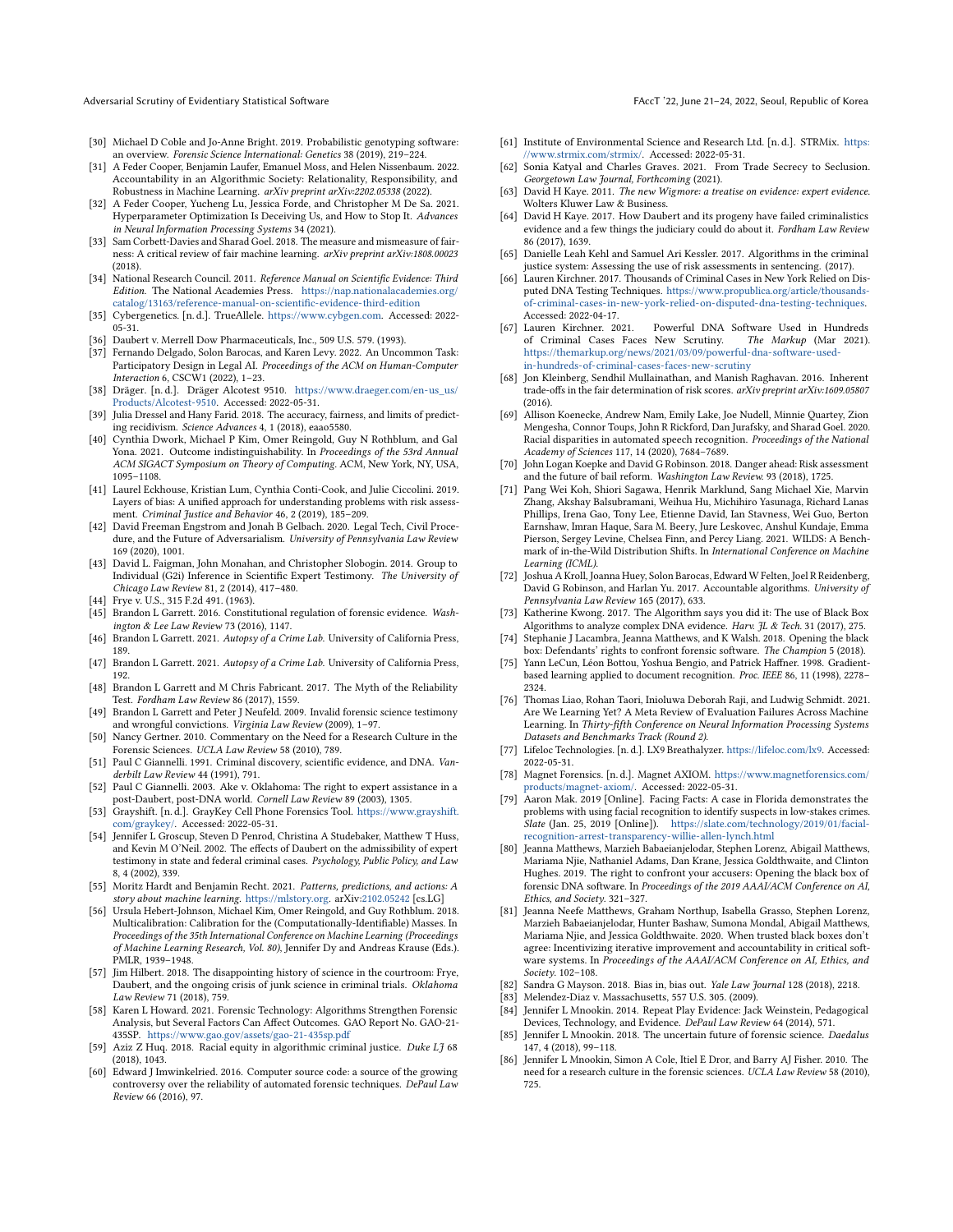- <span id="page-11-6"></span>[87] Charles J Ogletree Jr. 1992. Beyond justifications: Seeking motivations to sustain public defenders. Harvard Law Review 106 (1992), 1239.
- <span id="page-11-1"></span>[88] Osonde A Osoba and William Welser IV. 2017. An intelligence in our image: The risks of bias and errors in artificial intelligence. RAND Corporation.
- <span id="page-11-17"></span>[89] Frank Pasquale. 2015. The black box society. In The Black Box Society. Harvard University Press.
- <span id="page-11-25"></span>[90] Samir Passi and Solon Barocas. 2019. Problem formulation and fairness. In Proceedings of the Conference on Fairness, Accountability, and Transparency. 39– 48.
- <span id="page-11-32"></span>[91] PDQuery. [n. d.]. <https://pdquery.org> Accessed: 2022-05-09.
- <span id="page-11-0"></span>[92] People v. Lopez, 55 Cal.4th 569. (2012).
- <span id="page-11-14"></span>[93] Mark W Perlin. 2018. When DNA is not a gold standard: failing to interpret mixture evidence. The Champion 42 (2018), 50–6.
- <span id="page-11-36"></span>[94] Riana Pfefferkorn. 2019. "Deepfakes" in the Courtroom. Boston University Public Interest Law Journal 29 (2019), 245.
- <span id="page-11-15"></span>[95] President's Council of Advisors on Science and Technology. 2016. Forensic Science in Criminal Courts: Ensuring Scientific Validation of Feature-Comparison Methods. President's Council of Advisors on Science and Technology (2016).
- <span id="page-11-16"></span>[96] President's Council of Advisors on Science and Technology. 2017. Addendum to the PCAST Report on Forensic Science in Criminal Courts. President's Council of Advisors on Science and Technology.
- <span id="page-11-7"></span>[97] Innocence Project. [n. d.]. Overturning Wrongful Convictions Involving Misapplied Forensics. [https://innocenceproject.org/overturning-wrongful](https://innocenceproject.org/overturning-wrongful-convictions-involving-flawed-forensics/.)[convictions-involving-flawed-forensics/.](https://innocenceproject.org/overturning-wrongful-convictions-involving-flawed-forensics/.) Accessed: 2022-05-09.
- <span id="page-11-22"></span>[98] Joaquin Quiñonero-Candela, Masashi Sugiyama, Neil D Lawrence, and Anton Schwaighofer. 2009. Dataset shift in machine learning. MIT Press.
- <span id="page-11-2"></span>[99] Inioluwa Deborah Raji and Joy Buolamwini. 2019. Actionable auditing: Investigating the impact of publicly naming biased performance results of commercial ai products. In Proceedings of the 2019 AAAI/ACM Conference on AI, Ethics, and Society. 429–435.
- <span id="page-11-28"></span>[100] Natalie Ram. 2017. Innovating criminal justice. Northwestern University Law Review 112 (2017), 659.
- <span id="page-11-20"></span>[101] Benjamin Recht, Rebecca Roelofs, Ludwig Schmidt, and Vaishaal Shankar. 2019. Do imagenet classifiers generalize to imagenet?. In International Conference on Machine Learning. PMLR, 5389–5400.
- <span id="page-11-19"></span>[102] William Robinson. 2021. RFC Response: NIST Internal Report 8351-DRAFT DNA Mixture Interpretation: A NIST Scientific Foundation Review. [https:](https://ieeeusa.org/assets/public-policy/policy-log/2021/111821.pdf) [//ieeeusa.org/assets/public-policy/policy-log/2021/111821.pdf](https://ieeeusa.org/assets/public-policy/policy-log/2021/111821.pdf)
- <span id="page-11-12"></span>[103] Andrea Roth. 2016. Machine testimony. Yale Law Journal 126 (2016), 1972.
- <span id="page-11-37"></span>[104] Safety Dynamics Inc. [n. d.]. Safety Dynamics - Gunshot Detection - Gunshot Location System - Products. [http://www.safetydynamics.net/prods.html.](http://www.safetydynamics.net/prods.html) Accessed: 2022-05-31.
- <span id="page-11-10"></span>[105] Stephen A Saltzburg, Michael M Martin, and Daniel J Capra. 2006. Federal Rules of Evidence Manual. Vol. 5. LEXIS Law Publishing.
- <span id="page-11-38"></span>[106] ShotSpotter Inc. [n. d.]. ShotSpotter. [https://www.shotspotter.com/law](https://www.shotspotter.com/law-enforcement/gunshot-detection-technology/)[enforcement/gunshot-detection-technology/.](https://www.shotspotter.com/law-enforcement/gunshot-detection-technology/) Accessed: 2022-05-31.
- <span id="page-11-29"></span>[107] Eli Siems, Katherine J Strandburg, and Nicholas Vincent. 2022. Trade Secrecy and Innovation in Forensic Technology. Hastings Law Journal 73, 3 (2022).
- <span id="page-11-18"></span>[108] William Singer and Kendra K Albert. 2020. Brief of Amicus Curiae Upturn, Inc. In Support of Movant-Appellant. [https://clinic.cyber.harvard.edu/files/2020/10/](https://clinic.cyber.harvard.edu/files/2020/10/Upturn-Amicus-Brief-for-Filing-10-15-20-115-pm.pdf) [Upturn-Amicus-Brief-for-Filing-10-15-20-115-pm.pdf.](https://clinic.cyber.harvard.edu/files/2020/10/Upturn-Amicus-Brief-for-Filing-10-15-20-115-pm.pdf) Accessed: 2022-01-21.
- <span id="page-11-9"></span>[109] Maneka Sinha. 2021. Radically Reimagining Forensic Evidence. Alabama Law Review, Forthcoming, U of Maryland Legal Studies Research Paper 2021-10 (2021).
- <span id="page-11-26"></span>[110] Mona Sloane. 2021. The Algorithmic Auditing Trap. OneZero (blog), March 17 (2021).
- <span id="page-11-27"></span>[111] Mona Sloane, Emanuel Moss, and Rumman Chowdhury. 2022. A Silicon Valley love triangle: Hiring algorithms, pseudo-science, and the quest for auditability. Patterns 3, 2 (2022), 100425.
- <span id="page-11-3"></span>[112] Christopher Slobogin. 2021. Just Algorithms: Using Science to Reduce Incarceration and Inform a Jurisprudence of Risk. Cambridge University Press.
- <span id="page-11-5"></span>[113] Abbe Smith. 1999. Defending Defending: The Case for Unmitigated Zeal on Behalf of People Who Do Terrible Things. Hofstra Law Review 28 (1999), 925.
- <span id="page-11-33"></span><span id="page-11-13"></span>[114] State v. Pickett, 246 A. 3d 279. (2021). [115] The Legal Aid Society. [n. d.]. Digital Forensics Unit - The Legal Aid Society. <https://legalaidnyc.org/programs-projects-units/digital-forensics-unit/.> Accessed: 2022-05-09.
- <span id="page-11-24"></span>[116] Antonio Torralba and Alexei A Efros. 2011. Unbiased look at dataset bias. In Conference on Computer Vision and Pattern Recognition (CVPR).<br>Ultra Electronics Forensic Technology. [n.d.]. Correlation Engine.
- <span id="page-11-39"></span>[117] Ultra Electronics Forensic Technology. [n.d.]. [https://www.ultra-forensictechnology.com/en/our-products/ballistic](https://www.ultra-forensictechnology.com/en/our-products/ballistic-identification/correlation-server)[identification/correlation-server.](https://www.ultra-forensictechnology.com/en/our-products/ballistic-identification/correlation-server) Accessed: 2022-05-31.
- <span id="page-11-40"></span>[118] Ultra Electronics Forensic Technology. [n. d.]. IBIS Matchpoint. [https://www.ultra-forensictechnology.com/en/our-products/ballistic](https://www.ultra-forensictechnology.com/en/our-products/ballistic-identification/matchpoint)[identification/matchpoint.](https://www.ultra-forensictechnology.com/en/our-products/ballistic-identification/matchpoint) Accessed: 2022-05-31.
- <span id="page-11-35"></span>[119] U.S. v. Lizarraga-Tirado, 789 F.3d 1107. (2015).
- <span id="page-11-34"></span>[120] U.S. v. Vayner, 769 F.3d 125. (2014).
- <span id="page-11-23"></span>[121] Abraham Wald. 1945. Statistical Decision Functions Which Minimize the Maximum Risk. Annals of Mathematics (1945).
- <span id="page-11-8"></span>[122] Emily West and Vanessa Meterko. 2015. Innocence project: DNA exonerations, 1989-2014: review of data and findings from the first 25 years. Albany Law Review 79 (2015), 717.
- <span id="page-11-30"></span>[123] Rebecca Wexler. 2018. Life, liberty, and trade secrets: Intellectual property in the criminal justice system. Stanford Law Review 70 (2018), 1343.
- <span id="page-11-31"></span>[124] Rebecca Wexler. 2020. Privacy as Privilege: The Stored Communications Act and Internet Evidence. Harvard Law Review 134 (2020), 2721.
- <span id="page-11-4"></span>[125] Rebecca Wexler. 2021. Privacy Asymmetries: Access to Data in Criminal Investigations. UCLA Law Review 68, 1 (2021).
- <span id="page-11-11"></span>[126] Williams v. Illinois, 567 U.S. 50. (2012).
- <span id="page-11-21"></span>[127] John R Zech, Marcus A Badgeley, Manway Liu, Anthony B Costa, Joseph J Titano, and Eric Karl Oermann. 2018. Variable generalization performance of a deep learning model to detect pneumonia in chest radiographs: a cross-sectional study. PLoS medicine 15, 11 (2018).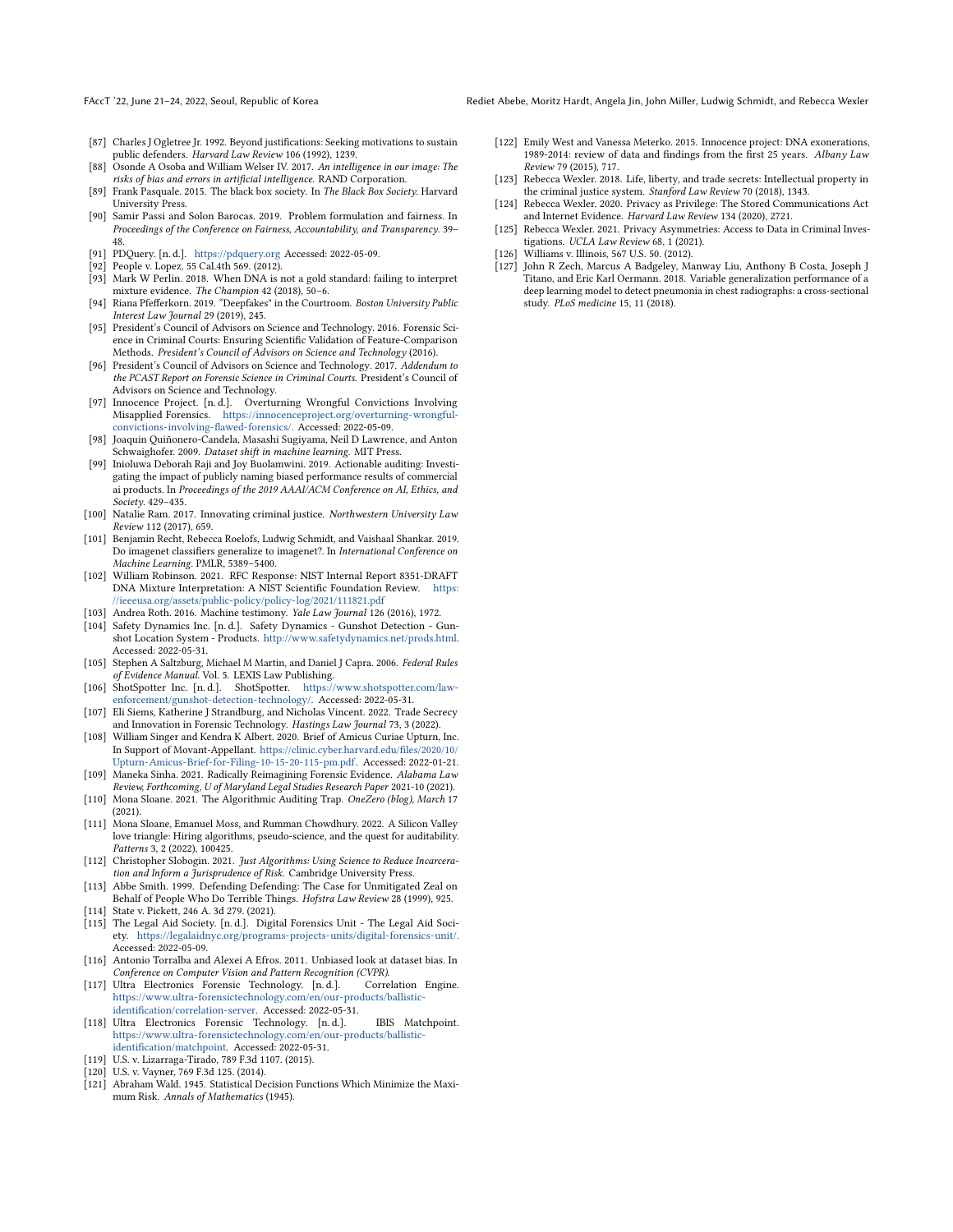## A EXAMPLE EVIDENTIARY SOFTWARE

In Table [1,](#page-13-1) we present examples of different categories of evidentiary software as well as examples of known products for each such category.

# B THE RULES OF EVIDENCE THAT APPLY TO SOFTWARE OUTPUT

Introducing software output as evidence against a criminal defendant at trial can implicate several legal rules that control the admissibility of evidence. This section presents an explanation of those rules for a general audience. $9$  Notably, the overall thrust of the rules favors lenient admissibility, meaning more evidence will be admitted and thus seen by the jury rather than excluded by the judge and kept away from the jury. This overall thrust reflects a policy preference for trusting juries to weigh evidence in reaching their ultimate judgment in the case, rather than empowering the judge to weigh the evidence in advance and keep information secret from the jury merely because the judge believes is unworthy of consideration. The lenient thrust of the rules also reflects a policy choice to rely on the adversarial process of cross-examination by lawyers during trial to educate the jury about the strengths and weaknesses of each piece of admitted evidence to enable the jury to perform that weighing function. While those two policy preferences operate in the background of most if not all of the rules, there are exceptions that increase the judge's gatekeeping role for information that a jury might be less equipped to understand.

#### B.1 Relevance and Prejudice

At the most general level, the rules for relevance and prejudice apply to software output. Like all other evidence, the judge must exclude software output if they are irrelevant to the case [\[3,](#page-9-25) [4\]](#page-9-4). Additionally, the judge has the discretion to exclude the output if their probative value would be "substantially outweighed" by a risk of unfair prejudice, confusing or misleading the jury, or wasting time [\[5\]](#page-9-5). Resource disparities between the parties are a potential source of prejudice. For instance, consider demonstrative models that simulate a party's theory of the case. A flashy CGI simulation depicting how an automobile crash could have occurred had the defendant been at fault might have a substantial persuasive effect on the jury. Meanwhile, the defendant might lack the resources in money, time, or expertise to produce an alternative CGI simulation depicting how the same crash could have occurred had the plaintiff been at fault. To correct the risk of one-sided persuasive force in such circumstances, Law Professor and U.C.L.A. Law School Dean Jennifer Mnookin has argued that parties should have a right to test their adversaries' demonstrative models with alternative input and present the results to the jury as a simulation of an alternative theory of the case [\[84\]](#page-10-51). To date, however, the vast majority of courts have neither required any such equalizing measures nor relied on resource disparities to exclude demonstratives from evidence as unfairly prejudicial.

## B.2 Authentication

Beyond the relevance and prejudice rules, introducing software output as evidence can also implicate the authentication rules. Fundamentally, the authentication rules require a party to introduce a physical object as evidence (rather than oral testimony from a witness) to show that the object is what the party claims it is–in other words, that it has not been forged or tampered with or misidentified. For instance, is this the weapon or bag of white powder that police found at the crime scene? Is this the defendant's signature on the confession or voice in the recording? Does this photograph accurately depict the crime scene?

Applying the authentication rules to software output can be complex, but the key questions are analogous. Is the data that a Cellebrite machine extracted from a tablet identical to the data that the tablet contained before it was connected to the Cellebrite machine [\[7\]](#page-9-26)? Is the content on this Facebook page authored by the person whose name and photograph the page displays [\[120\]](#page-11-34)? Does a tack generated by a Google automated process when a human enters longitude and latitude coordinates into google maps accurately depict which side of the U.S.-Mexican border those coordinates lie [\[119\]](#page-11-35)?

Importantly, the showing of authenticity that is required to pass the admissibility stage is minimal. The proffering party need only show sufficient evidence for a reasonable jury to conclude that the object is authentic. The rationale behind the low admissibility threshold is that, once the object is admitted into evidence, the opposing party will have an opportunity to challenge its authenticity before the jury. The jury will then get to decide whether they believe that the object is what its proponent claims it is. If the jury decides it is a fake or has been mislabeled, then the jury presumably will not rely on it to reach judgment in the case [\[94\]](#page-11-36).

Sometimes, a party introducing physical evidence can authenticate it using testimony from an ordinary witness who applies a mode of everyday reasoning that is familiar to the jury. For example, a party seeking to introduce sufficient evidence to support a reasonable jury's finding that a recorded voice is the defendant's voice might call the defendant's co-worker to testify. Assume the co-worker worked closely with the defendant for many years and has developed personal knowledge of what the defendant's voice sounds like. The co-worker can testify that, in their "lay witness" opinion, the recorded voice is the defendant's. There is nothing mysterious or unfamiliar about the co-worker's mode of reasoning. If the jurors believe that the co-worker is telling the truth, then they can draw on their own everyday experience to assess the reliability of the co-worker's opinion.

Other times, however, no such lay witness is available. In that case, the party seeking to introduce the recording might hire a forensic analyst to authenticate it. The analyst might, in turn, deploy a software program to analyze and compare the audio characteristics of the recorded voice and the defendant's voice and generate a statistical likelihood that the two voices match. Based on the software output, the analyst can testify that, in their "expert witness" opinion, the recorded voice is the defendant's. But this time, the analyst's mode of reasoning is highly technical and unfamiliar to jurors drawing on their everyday experiences. It is far more challenging for the jury to properly assess the reliability of the

<span id="page-12-0"></span><sup>&</sup>lt;sup>9</sup>We focus on the Federal Rules of Evidence, which are substantially similar to the evidence rules for most state jurisdictions. A significant number of states have an alternate Frye rule for the admissibility of scientific evidence that differs from the standard in federal court. Accordingly, Frye is also discussed in the expert evidence section.